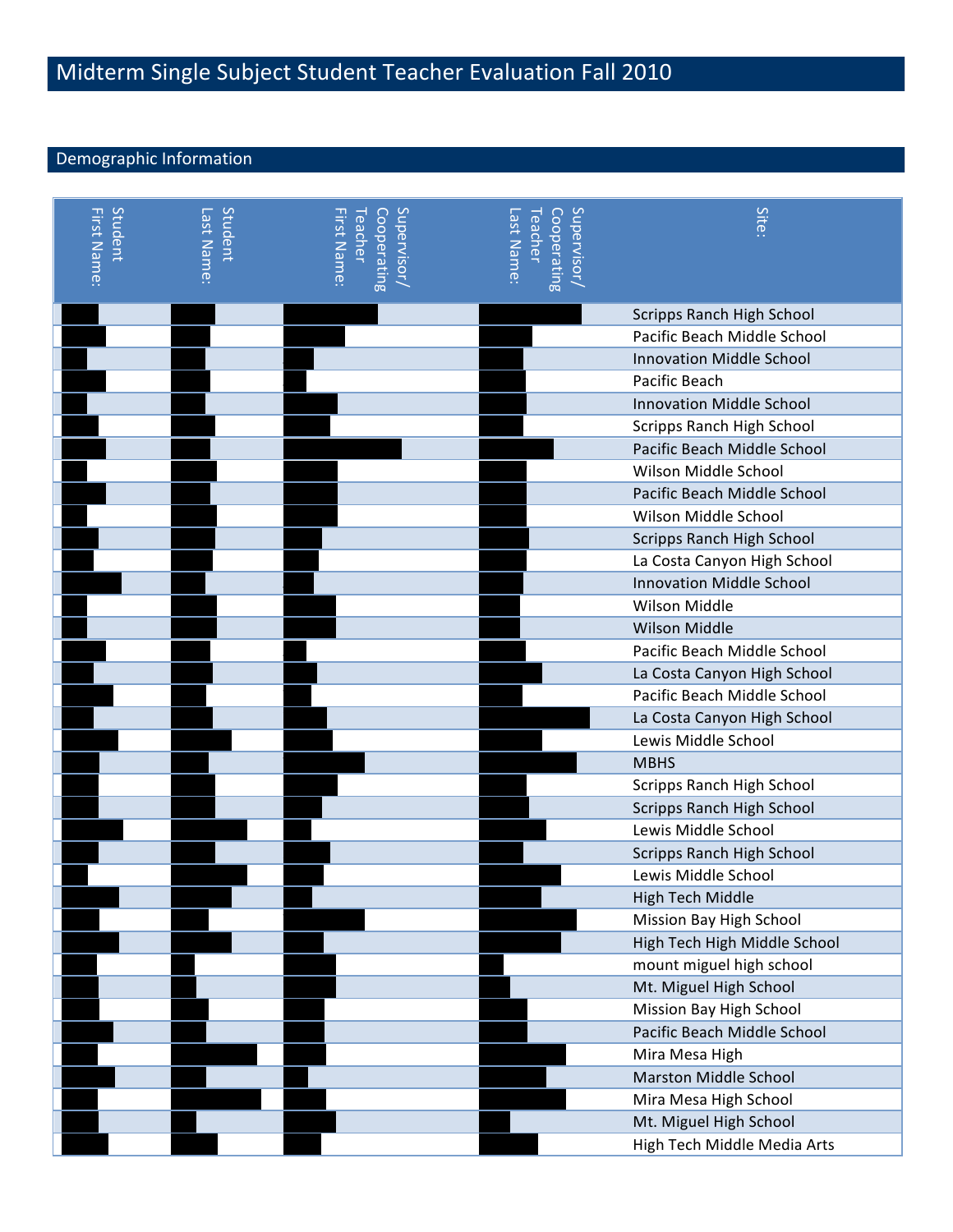## Please indicate your position:

| -# | Answer                | Response % |      |
|----|-----------------------|------------|------|
|    | Supervisor            | 13         | 37%  |
|    | 2 Cooperating Teacher | ,,         | 63%  |
|    | Total                 | 35         | 100% |

### Term

| -#           | Answer       | <b>Response %</b> |      |
|--------------|--------------|-------------------|------|
|              | Fall         | 39                | 100% |
| $\mathbf{2}$ | Spring       |                   | 0%   |
| 3            | Summer       |                   | 0%   |
|              | <b>Total</b> | 39                | 100% |

#### Year

| # | Answer | Response % |      |
|---|--------|------------|------|
|   | 2010   |            | 97%  |
| י | 2011   |            | 3%   |
|   | Total  | 38         | 100% |

## TPE 1: Specific Pedagogical Skills for Subject Matter Instruction

| # Question                                                                                                    |  |  | 1 2 3 4 Not<br><b>Observed</b> | Responses Mean |      |
|---------------------------------------------------------------------------------------------------------------|--|--|--------------------------------|----------------|------|
| The candidate demonstrates the ability to teach the academic 0 1 14 22 0<br>content for her/his subject area. |  |  |                                | 37             | 3.57 |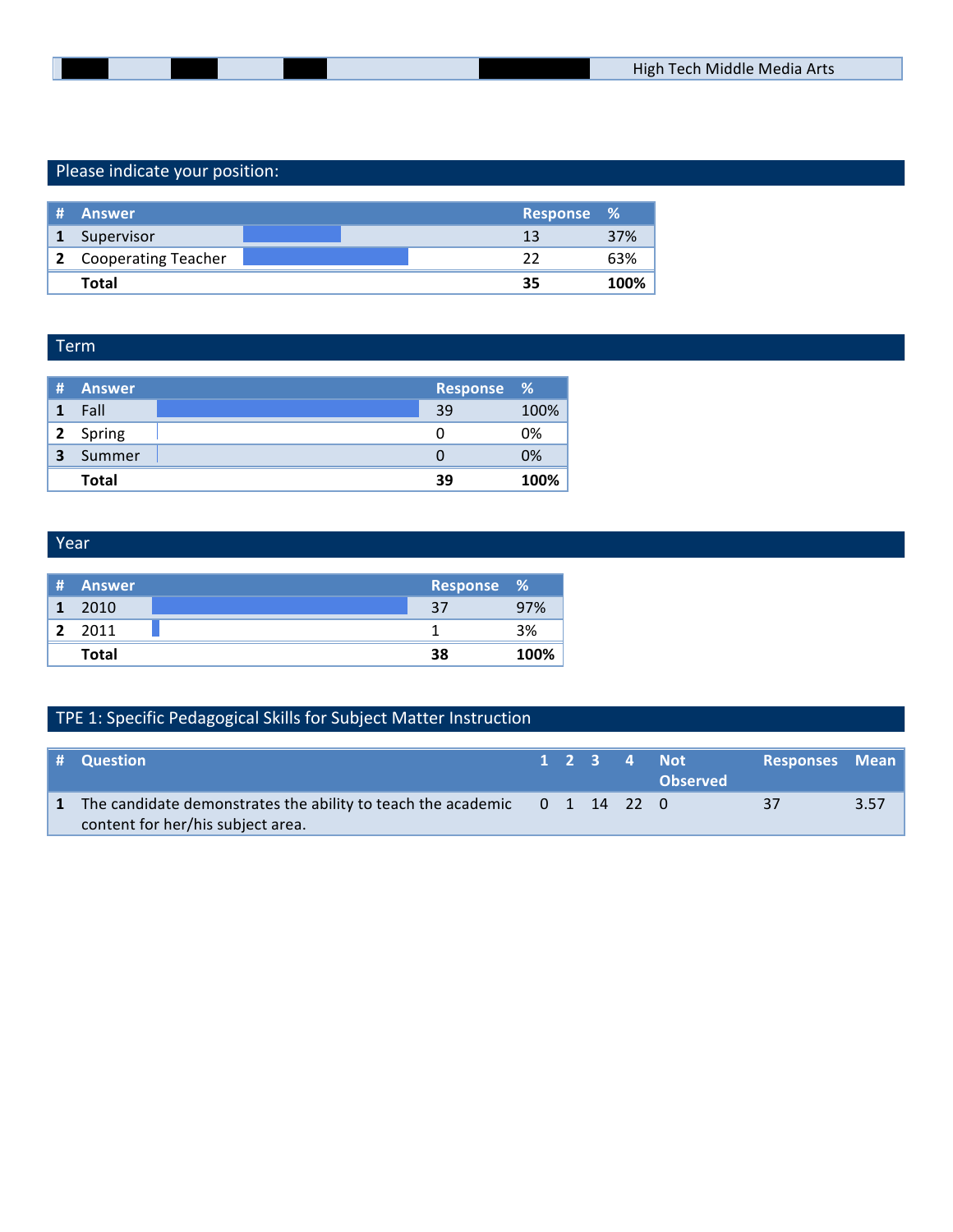#### Comments Section A:

**Text Response** 

The candidate demonstrates the knowledge of the Algebra concepts

The candidate has the knowledge and skills to take the subject matter and make it meaningful to students. He provides real world examples and addresses every question asked.

Degree in Mathematics, She demonstrates a sound background in mathematics.

The candidate has a strong math background and has demonstrated his ability to make the math content understandable for his students.

Through daily lessons the candidate has demonstrated the ability to explain and break down mathematical concepts so they are attainable for most students. She is also able to address a student's individual needs for further explanation during class work and after school tutoring. During individual tutoring sessions I have seen her do a nice job of leading a student through a problem by providing the necessary scaffolding for them to understand mathematical concept. However, she still goes a little too fast during her lessons for some students, not letting them self assess and ask questions before she moves on to the next example or concept.

I think that my math major has provided me with a strong background for teaching all math topics. Since I have a deep understanding of the math content, I can focus on different approaches to making math comprehensible to students. I know that there are different ways to understand math, so I attempt to explain concepts in different ways. I am also very confident in my ability to answer any student's question. In math it is necessary to discuss how topics relate to reallife and to give lots of illustrations. Also, because all math topics build on each other, it is important to constantly review previous ideas and how they connect to current ones.

Every lesson is taught with California Contents standards as guidelines. The candidate consistently uses student definitions of various academic vocabulary and content understanding to increase the understanding of all students. The candidate makes effort to ensure the students' understanding of math vocabulary and expressions are part of the overall system of mathematics.

The candidate is a math major and has a strong background for teaching all math topics. She has demonstrated her ability to teach the academic content by using different approaches and strategies to make math comprehensible to students.

The candidate makes the math content understandable for his students, using many real-life examples and various strategies for helping students meet his daily objective, which is directly related to the state content standards.

The candidate is very good at providing alternative examples to students that have difficulty understanding a concept. She is also able to explain in clear and simple terms the explanation to the solution of a problem that a student might not understand at first.

The candidate has clearly demonstrated a well-developed knowledge of the state standards as well as a command of teaching strategies that make those standards accessible to students. For example, the student teacher has frequently used supplemental maps, timelines, small-scale research opportunities, and a wealth of primary sources to illustrate and enrich the lessons.

I believe that I have the content knowledge and skills to teach the students. However, I believe that I need more work and experience developing the understanding of the content for the students, rather than explaining the procedure.

Not only teach but also inparts a conceptual understanding as to why we do the things we do in math. He makes the concepts very understandable for the low preforming students. He incorporates math vocabulary and enables all students to understand the relationship of math computations and concepts to real world scenarios.

The candidate delivers a comprehensive program of reading comprehension, reading strategies, and literary analysis. She acknowledges she needs to review in-depth information about vocabulary and grammar; as such, she has taken home to read several books about pedagogy and practical teaching applications. The class has not started writing formal essays, so her instruction of systematic literary response has not been observed yet. However, she does facilitate students' critical thinking and informal literary analysis through homework assignments and class activities. For example, she is currently leading the students through discussions about the controversy surrounding Of Mice and Men. She knows how to determine the skill level of students through meaningful assessments; she also knows how to anticipate students' questions and reactions to potential instruction. She reflects on her lessons and can determine the effectiveness of her lessons by looking at students' work.

The candidate creates positive learning opportunities where the students are thinkers and risk-takers. She scaffolds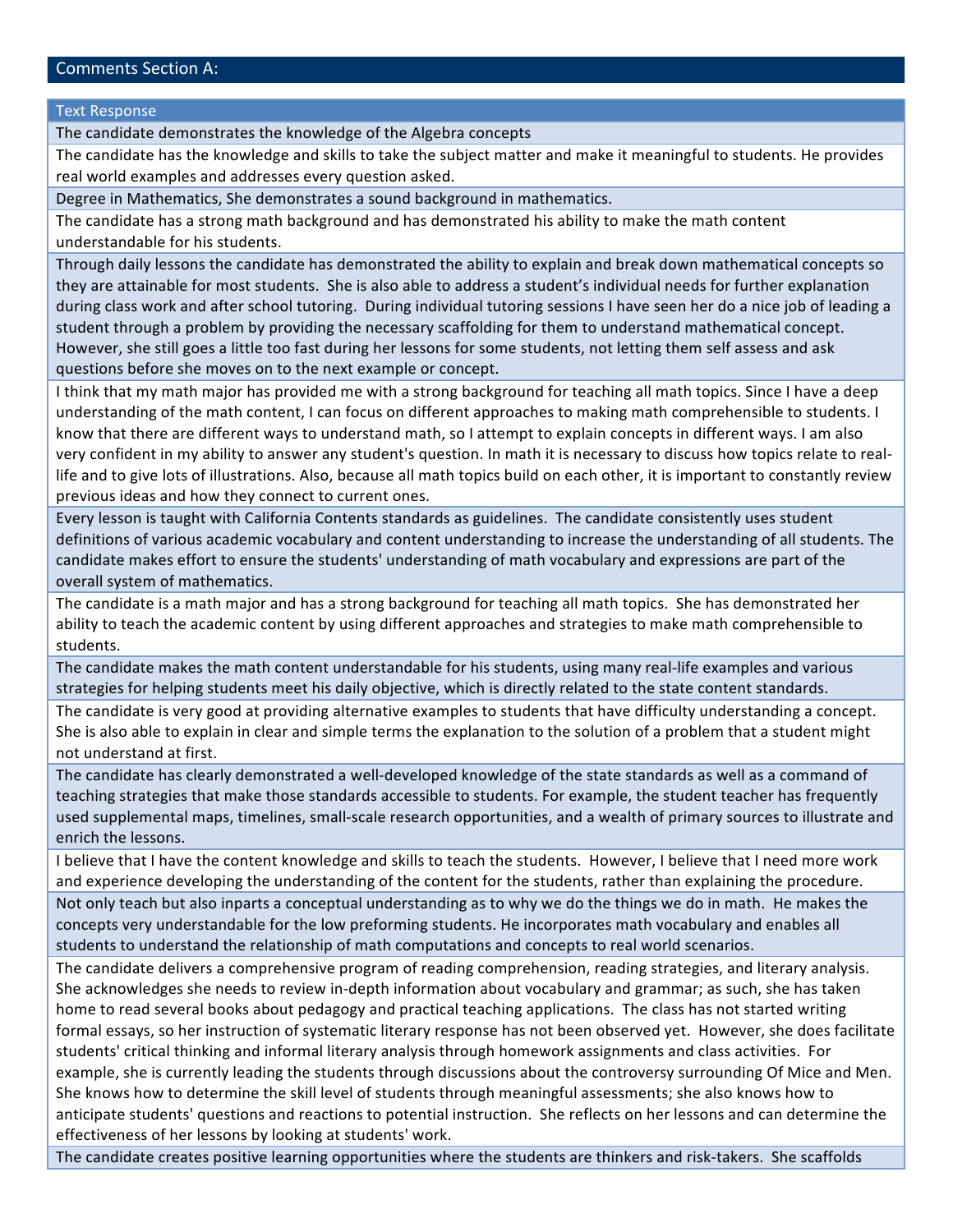with graphic organizers, pacing, and step-by-step review, for ELL, special needs, and GATE. She has helpful warm-ups to make learning comprehensible. Lindsay consistently emphasizes the understanding of vocabulary and encourages the meaning and use of academic language, as well as the language of history and art. She connects her lessons to their lives and makes it engaging and real.

It is evident by observing the candidate instructing and interacting with students, throughout mid-term, that she has demonstrated a strong command of teaching state-adopted academic content standards in social studies and English Language Arts. She is able to reach students of multiple abilities and grade levels. Detailed lessons plans also attest to the fact that the candidate exhibits the ability, skills, and knowledge to teach in her subject areas. Plans include clearly defined instructional goals, teaching strategies, and content standards are emphasized. She challenges and encourages students to set high goals and expectations of themselves. When necessary, she scaffolds lessons to make sure that every student comprehend the task at hand. The candidate applies the teaching performance expectations effectively in the actual classroom setting. Her ability to instruct, in the three common teaching and learning modalities, ensures that students are given a variety of learning opportunities.

The candidate demonstrates an increasing level of content mastery.

The candidate has a major in mathematics and a strong math background. She has demonstrated her ability to make math understandable for high school students. She provides differentiated instruction to help reach students of different ability levels and learning styles.

The candidate's content knowledge is strong, and she quickly learns pedagogy. Because she is analytical and reflective, her skills in this area are progressing rapidly.

It is evident she is able to explain mathematical concepts. She presents new concepts in a logical manner and breaks down each step making it easier for students to understand. The candidate is also able to come up with addition examples when she notices the class as a whole doesn't understand a new concept. When we work together to write a lesson, she has good ideas about how to present new material and is learning what concepts are challenging for freshmen Algebra students, and understanding when to incorporate addition scaffolding.

The candidate has a strong command and knowledge of the English language arts curriculum. She is able to take complex content and create lesson plans that are organized and meaningful for her students. She is willing to tackle challenging lessons such as instruction in whole class editing techniques using her own writing as a model.

The candidate is able to design and deliver a lesson in her content area. Particularly around literature. She structures and organizes the lesson with the students in mind. The content is something she seems to feel most confident about in regards to the classroom. I would like to see her develop more in the area of creating anticipation and excitement from the students about a particular topic. This may come from developing a stronger anticipatory set or entering engagement piece.

The candidate demonstrates sufficient knowledge of his subject matter.

The candidate demonstrates the ability to teach the state-adopted content standards in English language arts. She makes effective use of a variety of teaching strategies to help her students understand the curriculum. Additional practice is needed with determining the skill level of students prior to instruction and determining whether or not students are making adequate progress on skills and concepts taught.

The candidate hasn't had as much time to work in her subject area due to the nature of her assignment (AP and AVID). We have been moving her into the AP US History course slowly and she has demonstrated partially examined knowledge, but hasn't demonstrated overall knowledge of the content yet. She is moving quickly in the right direction however, and has demonstrated the ability to scaffold and utilize prior knowledge in her presentation of the content.

The candidate uses her content knowledge of history to help clarify historical events for students. She relates present day events to historical events which helps students connect the past to the present. She assists when necessary, but allows the students make connections as well by having them do pair-shares and group work which are well-planned and organized.

The candidate demonstrates a sound understanding of the content material and an ability to develop and teach lessons that address the state-adopted academic content standards.

The candidate clearly demonstrates the skills necessary to teach the state-adopted academic content standards for her area. She uses a variety of creative teaching resources and activities to bring the subject to her students and to help them understand and relate to the content.

The candidate provides students with activities that help them understand new concepts being taught. She uses her knowledge of the content to plan appropriate lessons.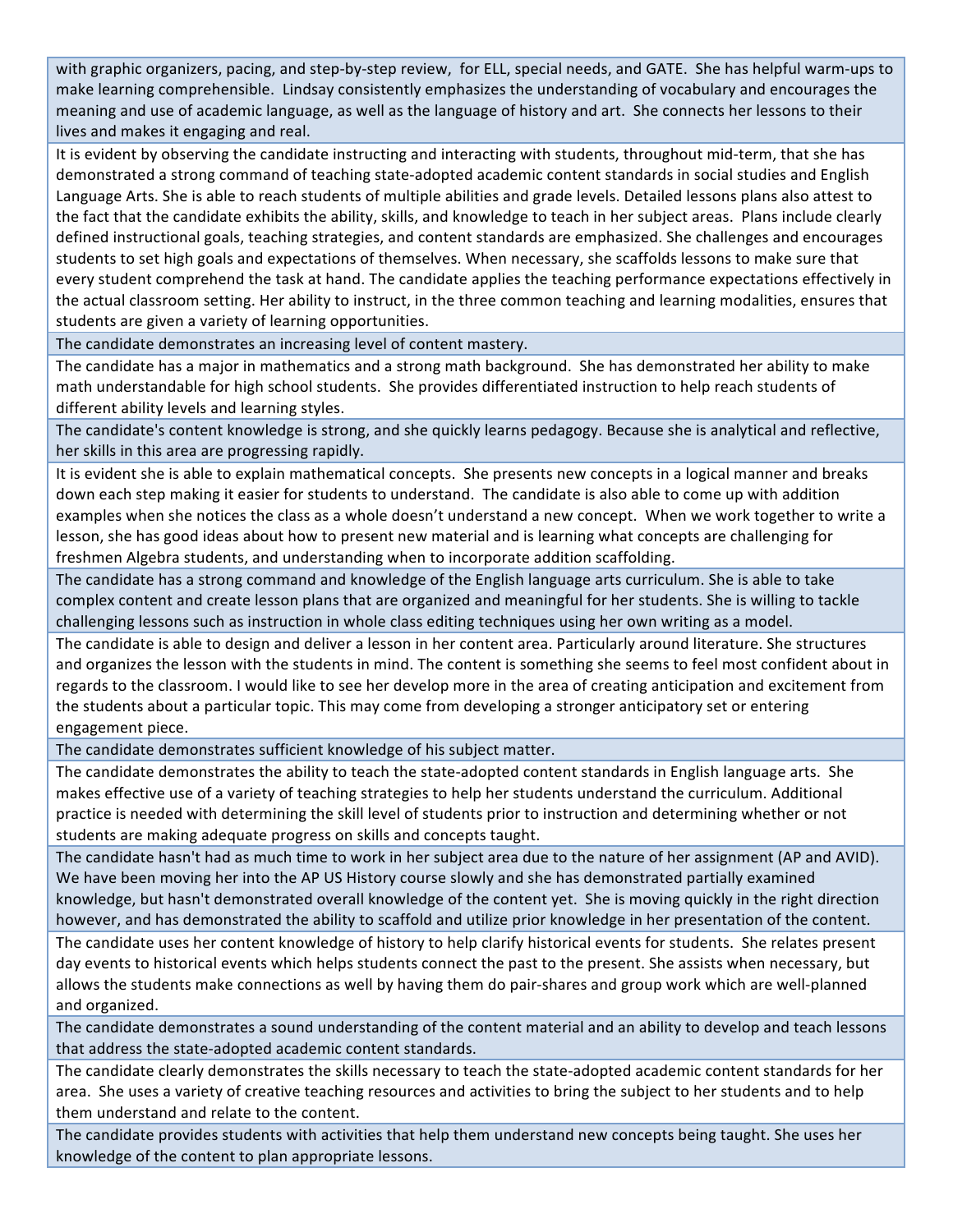The candidate is extremely knowledgeable, capable and enthusiastic in her abilities to teach Spanish.

The candidate seems knowledgeable in her content area and uses opportunities to relate the content of history to today's events. Students are attentive and seem to appreciate her connections to today as it helps them understand yesterday.

The candidate does a great job of applying pedagogy in the actual classroom. We discuss issues of student engagement, reaching all students, and planning instruction, and he applies these ideas each day.

Candidate has demonstrated a knowledge of the California state standards in social studies. He has further shown that he has command of teaching strategies that help to make the standards accessible and comprehensible to students. The candidate, for example, uses primary source materials and a volume of other tools that make lessons richer and more meaningful to students.

### TPE 2: Monitoring Student Learning During Instruction

| # Question                                                                                        |  |              | 1 2 3 4 Responses Mean |      |
|---------------------------------------------------------------------------------------------------|--|--------------|------------------------|------|
| 1 The candidate uses progress monitoring at key points during instruction.                        |  | 0 1 18 18 37 |                        | 3.46 |
| 2 The candidate paces instruction and re-teaches based on evidence gathered<br>during monitoring. |  | 0 4 17 16 37 |                        | 3.32 |

#### TPE 3: Interpretation and Use of Assessments

|              | # Question                                                                                                                                                                                                                    |  |              | 1 2 3 4 Responses Mean |      |
|--------------|-------------------------------------------------------------------------------------------------------------------------------------------------------------------------------------------------------------------------------|--|--------------|------------------------|------|
| $\mathbf{1}$ | The candidate uses informal and formal assessments to determine students'<br>progress and plan instruction.                                                                                                                   |  | 0 2 11 22 35 |                        | 3.57 |
| $\mathbf{2}$ | The candidate familiarizes the students with the format of standardized tests, 0 0 12 13 25<br>appropriately administers standardized tests, and accurately interprets results<br>in order to develop and modify instruction. |  |              |                        | 3.52 |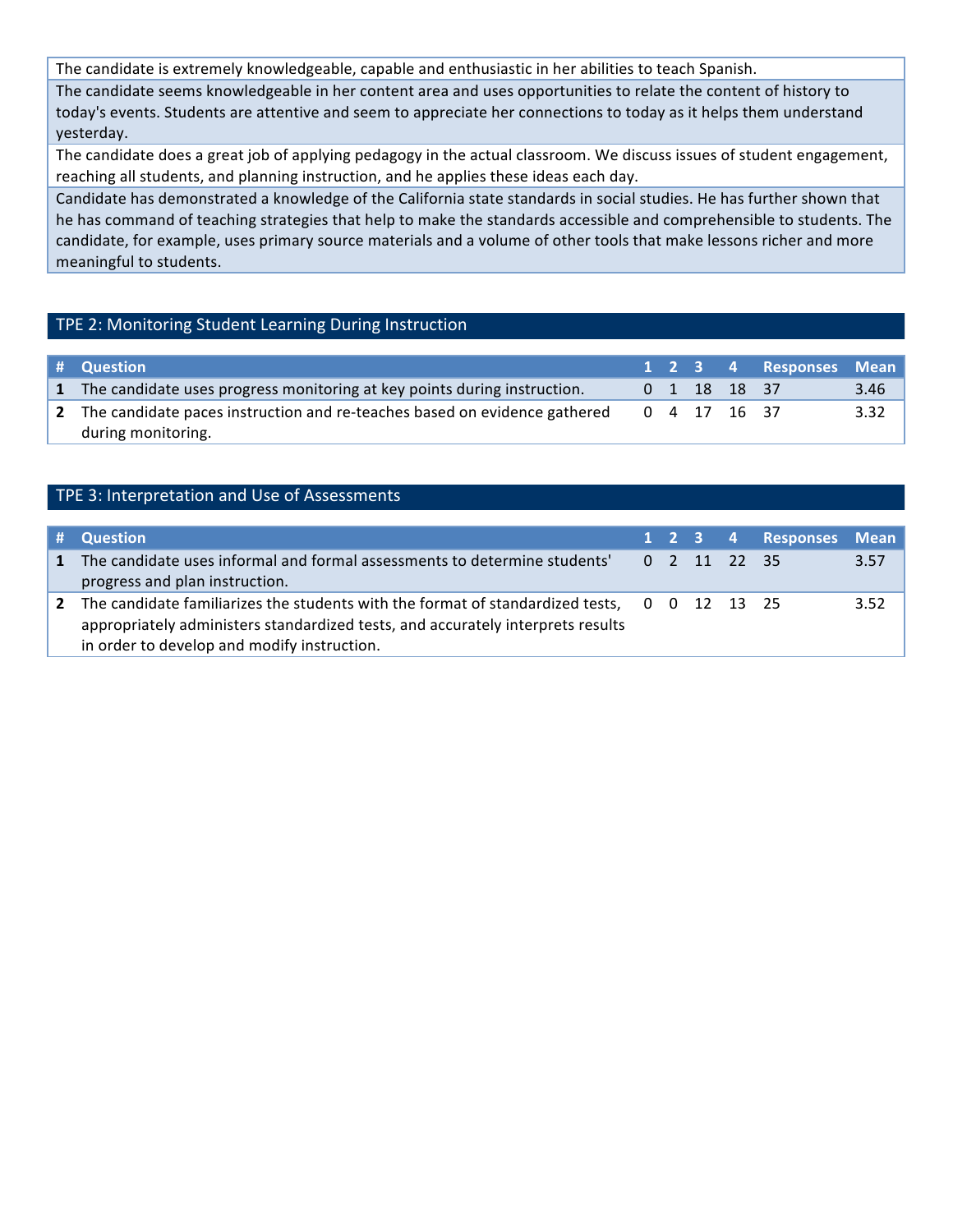#### Comments Section B:

#### **Text Response**

The candidate utilizes multiple choice questions in the warm-ups and on quizzes and tests. These are practices that I have used in my Algebra classes in the last few years and she has adapted to them well. She grades the assessments and checks to see where the students are lacking.

The candidate has implemented several forms of assessment. He uses individual conferencing, test/quiz results, and daily classwork including exit slips to assess student learning. The exit slips and formative assessments allow for him to modify instruction and find ways to best meet the students' needs.

The candidate is constantly checking for understanding.

The candidate uses a variety of formative assessments to check on student understanding and to modify his lessons based on that assessment. These include using warm-up exercises, walking around the room checking on student work, having students work in pairs, having students show their work on the board, and using exit slips.

During instruction the candidate calls on students to check for understanding. The candidate doesn't deviate from the premade lesson. She needs to work on creating addition examples off the top of her head, because occasionally students are not getting it and need further guidance. Based on the last quiz given she recommended we review more order of operation problems, because several students missed that question. The candidate uses the assessments I create and I help her create most of the lessons and guide through what concepts need re-teaching. We have yet to go over/ give standardize tests with our students.

I have been working hard to improve my assessments of student learning. While I am teaching a lesson, I make sure to walk around and observe students' work to see how well they understand. I call on students who are not raising their hands to ensure that I have a fair understanding of where the whole class is in their understanding. With the 6th graders especially, I make sure to review or re-teach ideas the following day based on my observations. I want to incorporate more exit slips at the end of the lesson so that I know exactly what problems to review. I have been making the formal assessments for my 6th graders, and I have been grading the assessments for my 8th graders, so I have been practicing both. One thing that I particularly have been working on is asking test questions that aren't too easy or too hard. We have not taken any standardized tests yet, but in my algebra classes we use scan-trons sometimes to familiarize students with that format.

Every lesson utilizes informal assessments to check for student understanding. Verbal, student writing and exit slips are part of the variety of assessments he utilizes to gauge student progress and implement lesson plans. Cultural and social awareness relating to students is also critical in determining student progression and the candidate shows ability in using this information to plan instruction appropriately.

The candidate uses various forms of progress monitoring including observing students' work while walking around the room, calling on individual students, doing warm-up exercises and reviewing, and using exit slips. She uses these assessments to re-teach ideas and to modify her lessons.

The candidate consistently monitors student understanding by calling on individual students and asking them to explain their reasoning. He also walks around the room, checking on students as they work, reviews warm-up exercises, and uses exit slips to check on individual student understanding of the day's lesson. During the direct instruction time, he has students gather around him and the Promethean Board so that he can more closely monitor their being on task; he calls on students who may need extra attention and reinforces and/or corrects their responses in a positive manner. The candidate uses the results from unit tests and homework questions to help determine the questions needed in

followup warmup questions and for review questions for homework. She has also seen the results from her student's CST scores from last year to help identify students that will need special attention.

The candidate makes frequent and accurate use of progress monitoring, mostly by the use of reading quizzes to assess baseline knowledge prior to a lesson. One idea for improvement could be determining an Essential Idea for each lesson and asking two or three questions about that Idea at the end of the lesson to determine whether a large majority of the students mastered that Idea to a reasonable degree before the next class, when it could be re-taught if necessary. Overall, the candidate is doing a good job of re-teaching certain concepts that students struggled with, as revealed in the unit tests and on the weekly study guides as homework. Thus, the candidate is progressing nicely in the use of both informal (study guides) and formal (unit tests) assessment. In addition, the student teacher always informs students of the format of tests, the administration of which are fair and appropriate. Grading is done quickly and students are informed in multiple ways (online and on paper/in class) of their performance.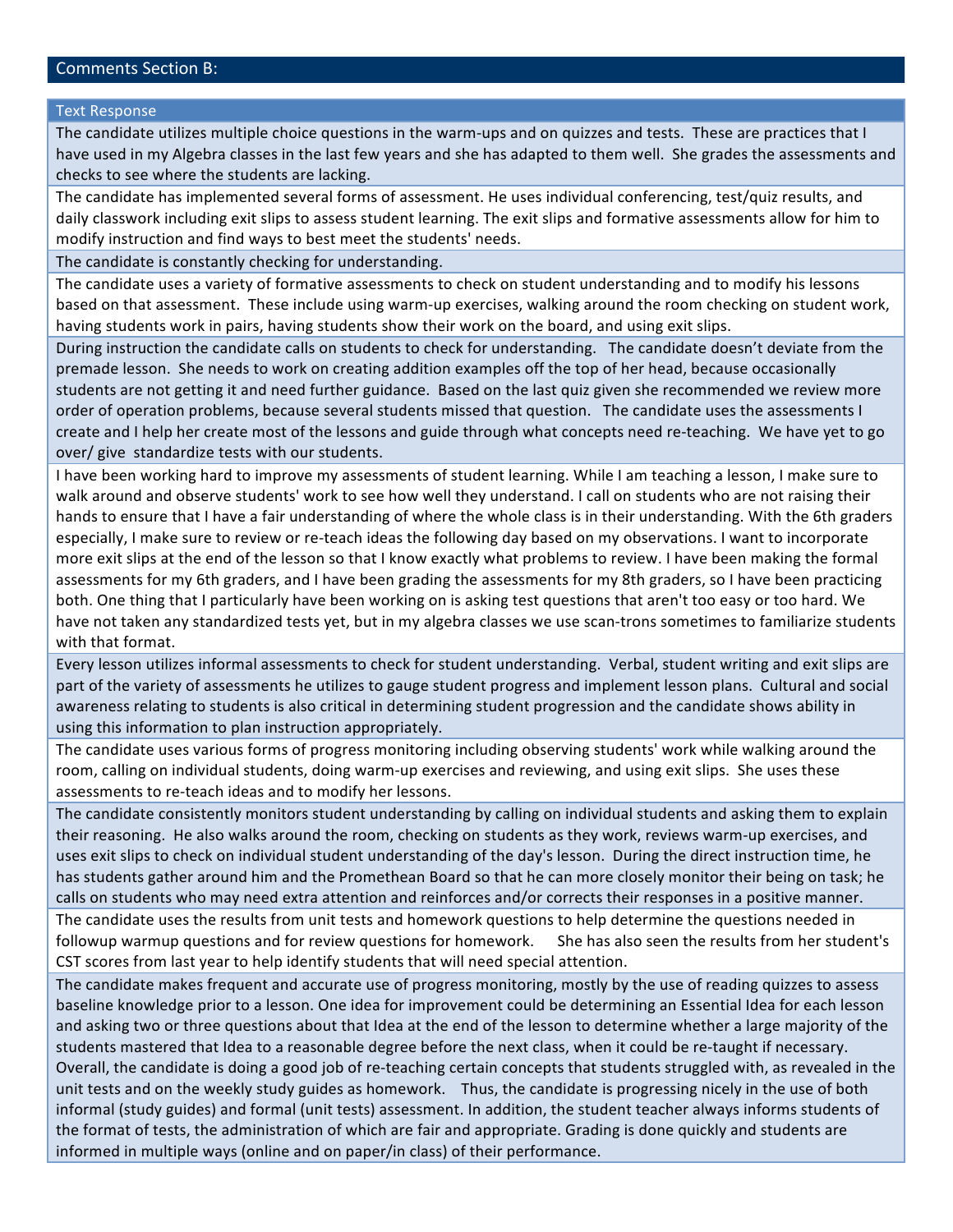I have been able to use different forms of assessment, both formative and assessment. I have been able to use the exit slips as a means of determining if the students need more help in certain areas or not. I have also been able to use test and quiz results and daily classwork and homework to assess the students. The department has only assessed with one standardized test so far.

uses weekly assessments, daily quizzes, simple questioning and observing to gauge students' progression. Uses adequate pacing and allows time for re-teaching for targeted students.

uses weekly assessments, daily quizzes, simple questioning and observing to gauge students' progression. Uses adequate pacing and allows time for re-teaching for targeted students.

The candidate monitors her students' progress throughout the class period. She asks probing questions and assesses the students' answers before she progresses to the next step or lesson. She paces instruction based on the students' answers, questions, and reactions to her instruction. She makes lesson plans based on her assessment of the previous class's activities and students' homework. Class activities may be cut short or may be extended longer according to student needs. She is currently determining what writing strategies and grammar mini-lessons to teach based on how students have written their homework. The candidate differentiates instruction and assessments based on individual student needs and IEPs. She uses multiple measures to assess students, such as quizzes, homework assignments, quick writes, graphic organizers, formal and informal class discussion, conferences with individual students. She gives students timely feedback in the form of her answers in class discussion, conferences with students, and comments on their homework/class work. She can explain students' academic strengths and areas of growth to me, to students, and to parents.

The candidate is quick to recognize the needs of each student with her keen sense of observation! She circulates the room, assisting and assessing. She monitors responses and gives them time. She has corrected tests, warm-ups, Art Developmental Notebooks and has evaluated and reflected on a rubric for maps and toolmaking projects. Together, we discuss academic and citizenship grades; she gives input for the Progress Reports. Her clear, precise directions model positive behavior, teamwork, and written responses. She asks them questions in a variety of ways and encourages students to be inquirers. She validates students' responses and participation. The candidate reinforces and restates for clarification, and revises lessons to meet needs.

The candidate monitors student progress through oral and written activities. She pauses at key points of the lesson to check for understanding and rephrases or reteaches, when appropriate. On-going assessment is made to determine if students have an understanding of what they are to do during instructional, independent, and group working time. Monitoring of student progress, toward clearly-defined goals take place constantly throughout each lesson taught. The candidate walks the floor assisting students with assignments, anticipating, checking for understanding or misunderstanding, and addressing misconceptions. She paces her lessons and plans instruction based on evidence gathered during monitoring and reteaches, when necessary, using multiple techniques and learning modalities. Instructional planning is based on student work, assessment, and reflection. A variety of formative and summative assessments are used to determine student progress and to further plan meaningful instruction. Students are given feedback, in a timely manner, of their learning. The candidate maintains accurate and detailed records summarizing student academic and social achievements. She uses results from standardized tests, district and site benchmarks, and reflections, for assessing her teaching practices and in developing goals for next step.

The candidate monitors his classes on a regular basis. He returns quizzes and tests to students in a timely manner. The candidate uses warm-up exercises, effective questioning strategies, exit slips, quizzes, and calling on different students--not just those who volunteer--to monitor student learning. She uses these assessments to adjust her lessons, incorporating students' misunderstandings into the next day's warm-up exercises.

The candidate uses written formative and summative assessment results to inform her planning. As she becomes more confident in her instruction, she becomes more adept at monitoring and assessing student progress during instruction and practice.

During a lesson the candidate calls on students randomly by using popsicle sticks, based on student response, she either moves on or re-teaches. If it is necessary sheis able to reiterate a concept and break down the steps even further, providing additional scaffolding. Based on how students do during classwork, she decides what to review the following day, prior to moving on and teaching a new lesson. After a test or quiz Kayla is able to recognize the concepts the class as a whole is still struggling with and will integrate those into the review at the beginning of class. As far as familiarizing students with standardize testing she integrates multiple choice questions and is giving the district benchmark. The candidate understands the importance of both formative and summative assessments to monitor and determine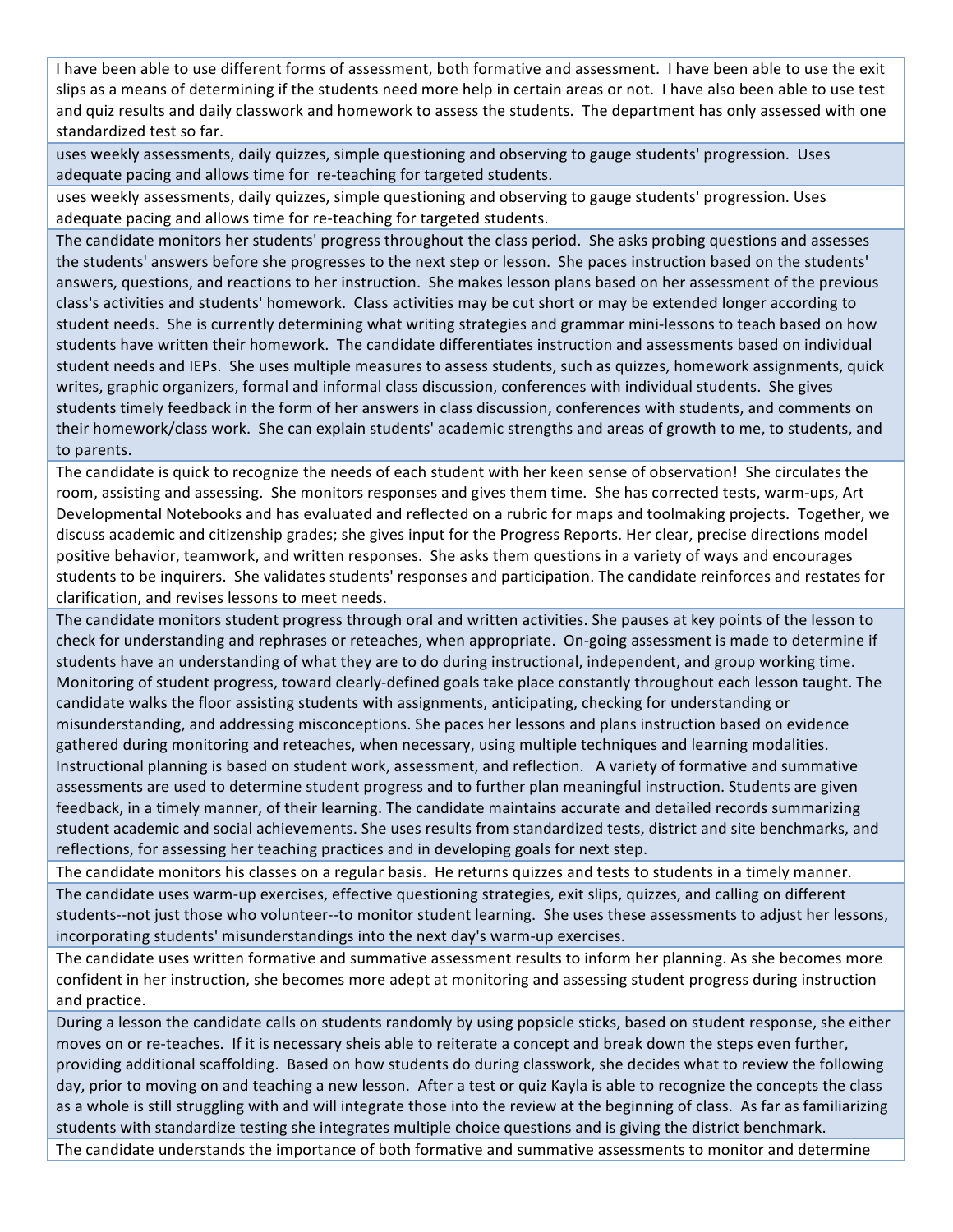student progress and plan instruction. She needs to work further with using the results of formative assessment to redirect instruction and to work individually with students.

The candidate uses her knowledge to assess the students progress and often moves around the room to check for understanding. She spends time with various groups checking for understanding. Developing feedback from her students for her adjusting her curriculum rather than just their level of competence would also be great to observe.

The candidate uses various assessment tools to monitor student progress. He must continue to use these various assessment tools to sustain student engagement.

The candidate uses multiple forms of assessment to determine students' progress ranging from the use of exit slips, class discussions, student projects, and quizzes. She is working on using the results of these formal and informal assessments to modify her instruction.

This is a strong suit of the candidate's. She is always concerned with student progress and checks for understanding consistently. I would like to see a bit more variety in her assessment methods and we will continue to work on expanding her toolbox in this area.

The candidate did a nice job of monitoring student learning most of the time. She was able to use a variety of learning strategies to bring about maximum understanding for students. She used peer-to-peer assistance rather than supplying an answer, thus helping the understanding and learning of both students.

The candidate uses a variety of questioning techniques to monitor student understanding of content material. He is developing the ability to use this information to pace his instruction to include re-teaching when necessary. He has developed some informal written assessment pieces and activities to evaluate his students' understanding of the content and is learning how to plan his subsequent instruction using information he attains from these assessments.

The candidate uses a variety of questioning strategies to monitor student understanding of the content being covered. She paces her instruction appropriately to allow time for her to repeat directions and model expected outcomes. Lindsay consistently repeats information to reinforce its importance and to provide the opportunity for her students to hear the key concepts more than once. She has developed both informal and formal assessments that she uses to evaluate and plan further instruction and re-teaching.

Candidate assesses student learning throughout the lessons taught. She checks for student comprehension during class activities.

The candidate developed, researched and used materials for re-teaching as indicated with small group, whole class and individuals.

The candidate does a good job of checking for understanding most of the time. She uses varying techniques to re-teach an idea and students are comfortable asking for clarification. She is positive and supportive when a student does not understand. She often asks another student clarify, which helps that student understand his learning as well.

The candidate does a good job of checking in with individual students and the group as a whole, to gauge understanding of the material. He should begin to plan follow up lessons based on this information.

The candidate monitors his student progress through oral and written activities. Formal and informal assessments are key factors in determining what activities need to be made more comprehensible or re-taught. He checks with students for understanding and rotates around the room assisting students who are in need of help. Students also work well together assisting each other with projects. Students are given opportunities to work independently and in small and large group settings. The candidate conferences and monitors student work throughout the period. Candidate makes sure that students are aware of the essentials that they will be tested on. Students are given feed back of test results in a timely manner.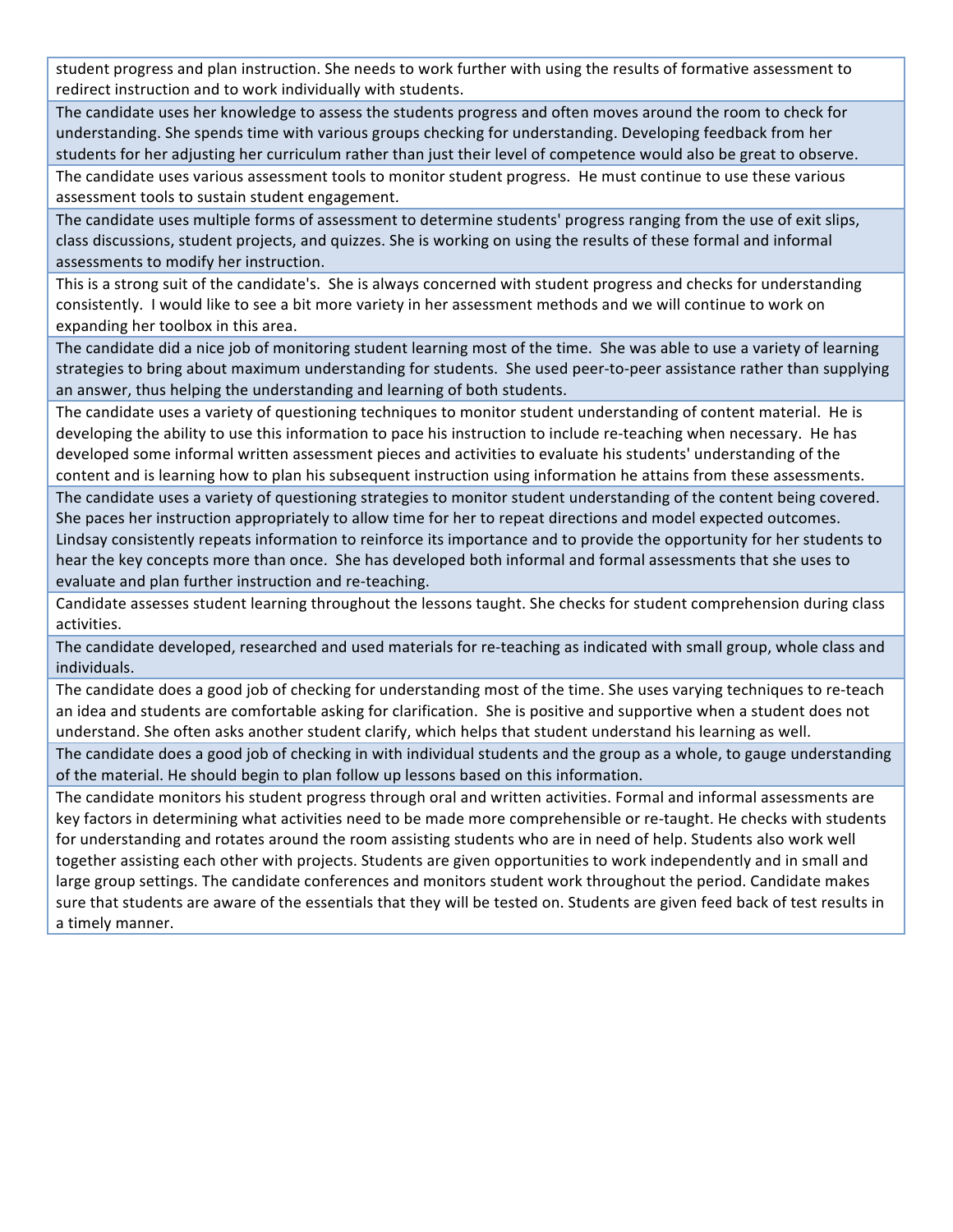|                | TPE 4: Making Content Accessible                                                                                                                                                                        |          |                |    |    |                  |             |
|----------------|---------------------------------------------------------------------------------------------------------------------------------------------------------------------------------------------------------|----------|----------------|----|----|------------------|-------------|
|                |                                                                                                                                                                                                         |          |                |    |    |                  |             |
| #              | <b>Question</b>                                                                                                                                                                                         | 1.       | $\overline{2}$ | 3  | 4  | <b>Responses</b> | <b>Mean</b> |
| $\mathbf{1}$   | The candidate incorporates specific strategies, activities, procedures, and<br>experiences that address content standards in order to provide a balanced<br>and comprehensive curriculum.               | $\Omega$ | 3              | 13 | 21 | 37               | 3.49        |
| $\overline{2}$ | The candidate uses instructional materials to reinforce content standards and<br>prioritizes and sequences essential skills in a logical manner.                                                        | 0        | 1              | 9  | 27 | 37               | 3.70        |
| $\mathbf{3}$   | The candidate varies instructional strategies according to purpose and lesson<br>content.                                                                                                               | 0        | 3              | 12 | 22 | 37               | 3.51        |
| 4              | The candidate explains content clearly and reinforces content in multiple<br>ways.                                                                                                                      | $\Omega$ | 3              | 17 | 17 | 37               | 3.38        |
| 5              | The candidate provides students with opportunities to practice and apply<br>content.                                                                                                                    | 0        | 1              | 13 | 23 | 37               | 3.59        |
| 6              | The candidate teaches students to understand academic language and read<br>and comprehend subject-matter content.                                                                                       | $\Omega$ | 2              | 16 | 19 | 37               | 3.46        |
| 7              | The candidate encourages student creativity and imagination.                                                                                                                                            | 0        | $\Omega$       | 18 | 15 | -33              | 3.45        |
| 8              | The candidate models active listening.                                                                                                                                                                  | 0        | 0              | 14 | 22 | 36               | 3.61        |
| 9              | The candidate balances instruction by adjusting lesson designs relative to<br>students' current level of achievement and takes additional steps to foster<br>access and comprehension for all learners. | 0        | 6              | 15 | 16 | 37               | 3.27        |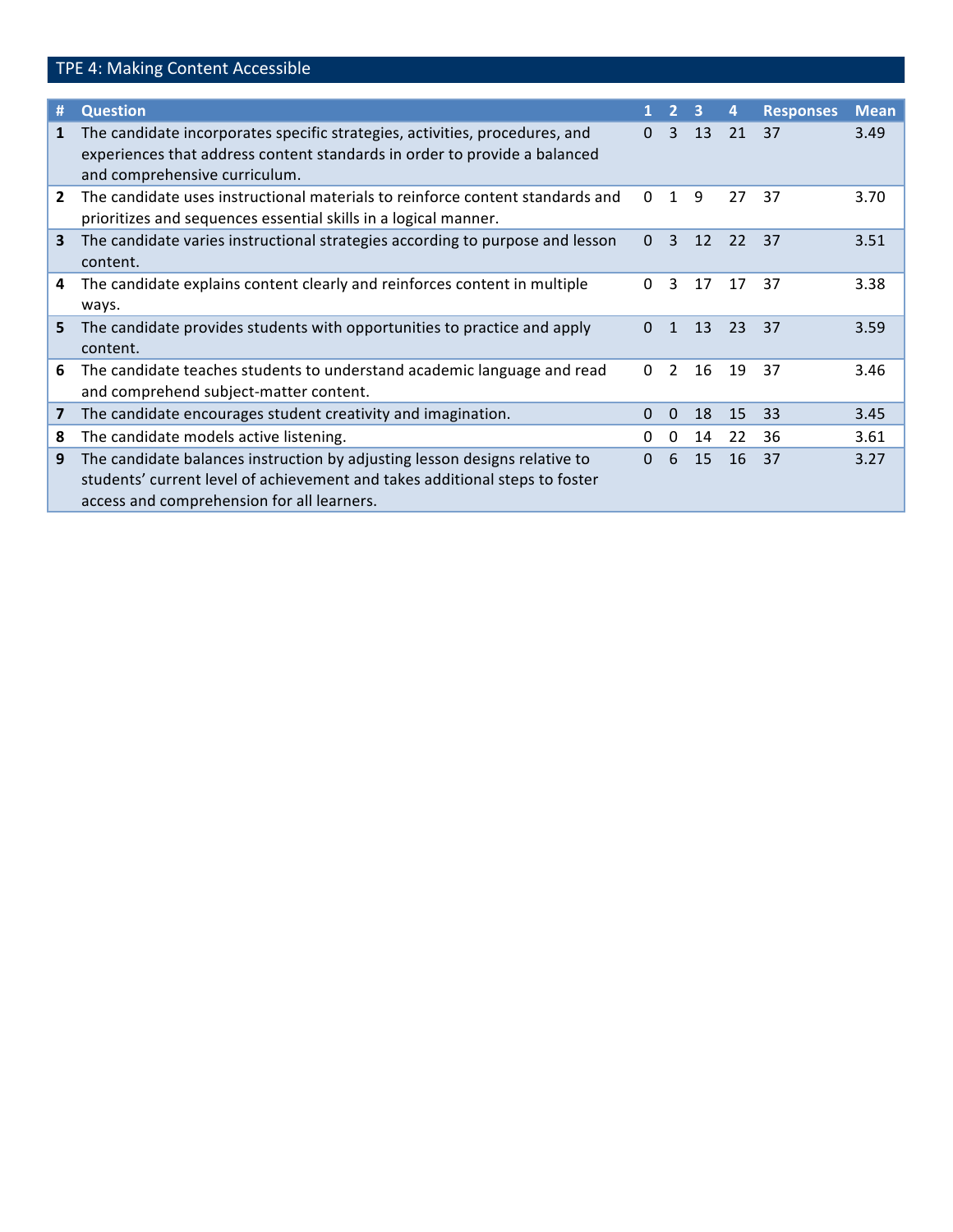#### **Text Response**

The candidate is learning the content standards for Algebra I. She understands that these standards are important to our curriculum.

The candidate welcomes all learners in his classroom and provides instructional strategies to meet each of their needs. He encourages mathematical literacy and has high expectations for all of his students. He is an active listener while maintaining good classroom discipline. The class consists of students working beyond grade level as well as those struggling with the content. He provides an environment that makes all levels feel welcome and challenged. The candidate uses scaffolding to build math ideas.

The candidate always has a thorough, well thought out lesson plan which has a measurable objective related to specific California content standards. He presents clear, logical lessons using various strategies and techniques to help all students meet his objective. He incorporates academic language into his lessons and has students take notes to reinforce the content of the lesson.

I mainly teach along with the textbook, which reinforces content standards in a logical order. In math, all the concepts build on each other, so it is very important to teach concepts in a logical matter and it helps reinforce previous ideas. During the lessons, I make sure the students have time to work independently so they can practice and I can do informal assessments. I feel very strongly about always using academic language in mathematics because it is a language in itself. There are many terms that can be expressed in different ways, and I make sure to explain each of them and their connections to the students. When students are answering my questions in class, I require them to use the correct vocabulary so they get used to using academic language. Most of my students are advanced in mathematics so I try to challenge them by combining several math concepts into one problem. I try to give real life examples as much as possible (especially with money), but could probably work on incorporating more creativity and imagination.

The candidate shows ability to use district pacing of content in a flexible manner. He approaches the material from various directions and according to students' level of achievement. Mathematical content is often presented clearly and in various ways in an effort to reinforce what has been learned. Eric always affords the students with opportunity to show creativity in arriving at solutions and provides time to practice what they have learned. Eric should continue to build lessons that apply to every students' level of achievement.

The candidate has thorough, thoughtful lesson plans which address different strategies to help students attain her instructional objective, which is always related to the state content standards. She does an excellent job of focusing on academic language and having students use correct terminology in explaining their reasoning.

The candidate makes every effort to help students understand the math content he is teaching, using students' prior knowledge and experiences. He provides opportunities for students to practice and to use their creativity in solving problems, reinforcing their answers and reasoning in a positive manner while correcting where necessary.

The candidate has a very good understanding of what it means to incorporate a standards based curriculum. Everything she does is tied into helping all students meet the standards for the course. She does this by teaching the material in a variety of ways such as cut and paste hands on activities, demonstrations with the promethean board, and interactive lessons. Students are also given lots of practice in the form of review and re-teaching through warmup questions, review worksheets, journal writes, and practice tests,

Overall, the candidate is doing a very good job of making content accessible to students. Specific examples of particularly good teaching include, but are not limited to, the use of the following: \* In four lessons over a two-week period, the candidate used primary course cartoons and a poem on immigration, an individual homework assignment on each student's family immigration history, time in the computer lab to research hand written ships' manifests from Ellis Island, a graphic organizer to illustrate the interconnection and cause/effect relationship between the topics of the textbook chapters in this unit (Chs 7-8 in The Americans), a Read-Aloud Play to engage the whole class about political machines, two different QuickWrite Journals to assess student learning, lecture notes punctuated with primary source quotes and primary source graphics and a video to teach US History Standard 11.2. One area for continued development is in "balancing instruction be adjusting lesson designs...[and taking] additional steps to foster access and comprehension for ALL learners." This is a very challenging expectation, even for veteran teachers. One suggestion might be to identify and then invite struggling students to two-three lunchtime tutorial sessions. Another idea would be to prepare and give to those same students additional worksheets (in the form of simple summaries and practice assessment questions) to work on at home for a little extra credit.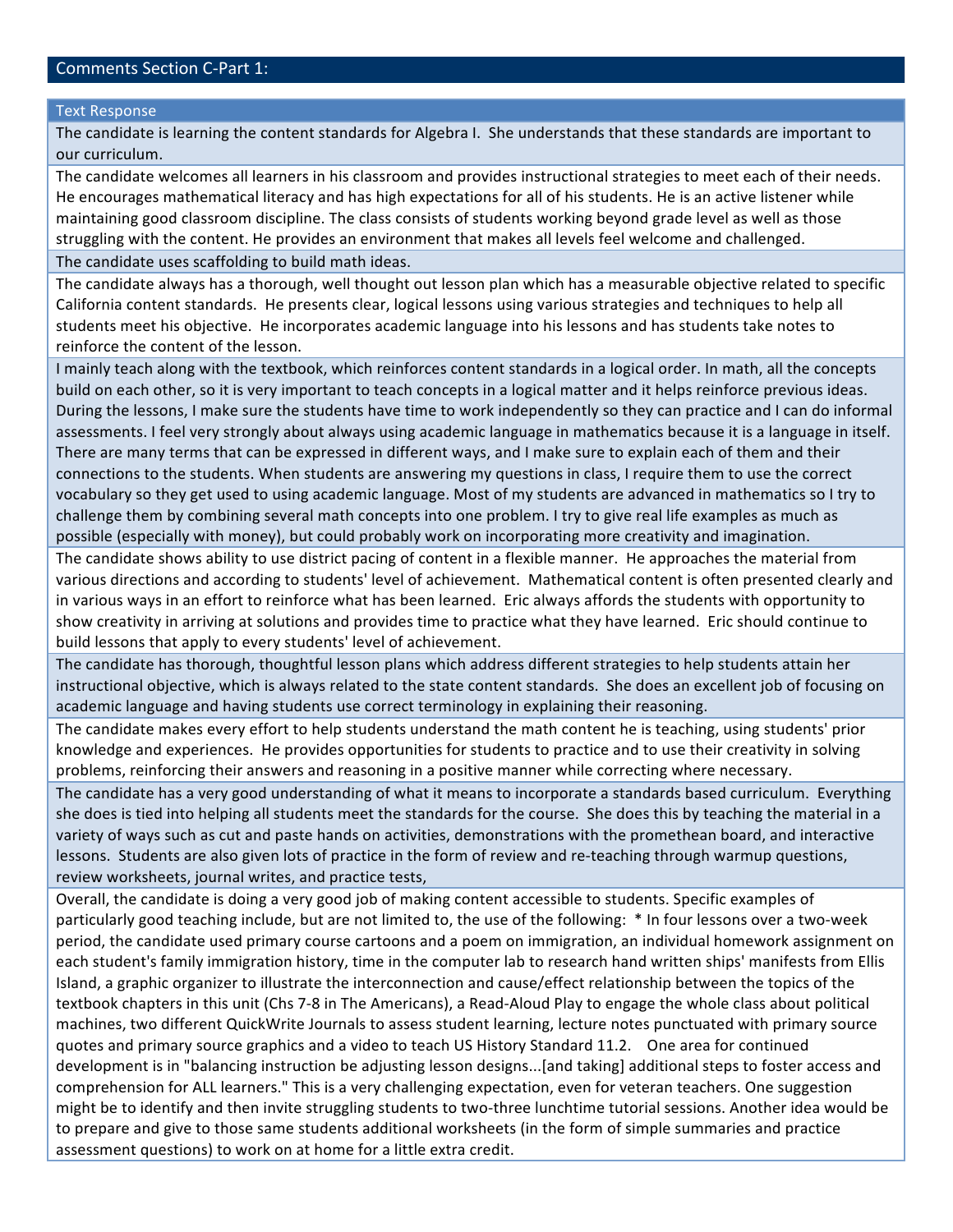One of the areas that I feel like I could improve in is in my pacing of the class and lesson. Often I plan for students to start their work early but don't actually end up with much time for them to try it out.

The candidate has developed a great sense of the various special needs of these middle school students and addresses them by differentiating the curriculum and allowing for daily before school individualized tutoring. Promotes student discussion and group work during class and encourages student effort by rewarding students for participating. Furthers all student comprehension by pair low performing students with above average students for peer-level clarification of concepts.

The candidate has developed a great sense of the various special needs of these middle school students and addresses them by differentiating the curriculum and allowing for daily before school individualized tutoring. Promotes student discussion and group work during class and encourages student effort by rewarding students for participating. Furthers all student comprehension by pair low performing students with above average students for peer-level clarification of concepts.

The candidate incorporates reading strategies and activities such as Reading Reasons, SSR, predicting, connecting, evaluating, and commenting to get students engaged in reading. She will incorporate specific writing strategies, such as the writing process, in the next few weeks. The candidate uses graphic organizers to facilitate student reading comprehension. She plans specific strategies and activities, such as note-taking, to guide students through the book, Of Mice and Men. She develops lessons in which students can get up, move around, and learn; she uses small group collaborative techniques as well as whole-group instruction. She uses the technology available to her to aid instruction, such as the document camera and video clips from the Internet. She provides both oral and written instruction to her students. She is appropriately complimentary to her students to encourage motivation and engagement. She has high expectations of her students, while scaffolding the instruction appropriately. The candidate provides opportunities for students to read, write, speak, and listen each day in class.

The candidate has creative, engaging Power Points with artistic arrangement and informative format. She has students working in teams and with partners, utilizing the Promethean board, computers, fun graphic organizers, games, white boards, inflatable globes, skateboards with wheels for Mesopotamia, brain teasers, maps, menus, and cartoons. Students cheer, clap, and are so involved with their learning and enjoy the competition. The candidate gives students a voice! They became compassionate towards deforestation in the rainforest and took action against it by writing letters; after one of her powerful lessons. The candidate generates lots of great ideas that compare, contrast, and connect to the real world with deeper level thinking.

The candidate incorporates a variety of activities and uses multiple teaching strategies in the planning process to give balance to and ensure that students comprehend the standard-based lessons. She provides opportunities for student input, creativity, and imagination by inviting and encouraging them to be actively engaged in activities. Content is delivered in different learning and teaching modalities. Students practice and apply what they have learned in concrete, creative, and innovative ways: including oral, written, listening, and by using visuals in large and small group settings. Lessons plans are developed using state adopted standards in a logical, coherent, and sequential manner. The candidate also includes applied learning activities to make instruction relevant, comprehensible, and appealing to students. The candidate uses a variety of strategies in order to reinforce content standards. These strategies include reciprocal

teaching, small group work and whole class instruction.

The candidate does a good job of taking math content and sequencing instruction to help students learn the material and to meet her instructional objective for the day. She uses the Promethean Board and document camera to assist in making the material easy to understand. Students are asked to show their work at the board after completing practice problems and then they are asked to explain their reasoning. (She reinforces students' participation in a positive) manner so that the learning atmosphere is comfortable for all students.

The candidate works hard to modify the district units of inquiry to meet the needs of her students. She makes thoughtful decisions about curriculum delivery based on an impressive knowledge of her students.

Some of the strategies or activities she uses are; the silent board game, popsicle sticks to call on students randomly, having students come up and work on the board, posters, partner work, providing multiple representations of the same concept, spiraling material, individual tutoring during class, and a set class routine. The candidate also uses the CPM teacher materials to support her lessons, she takes my lead regarding key standards to cover in depth, and helps insure students comprehend the "big" ideas. Every day students are given a review of previous concepts to deepen conceptual knowledge and provide opportunities for struggling students to learn material that previously eluted them. Within each daily lesson she provides students with a variety of examples dealing with the same concepts, providing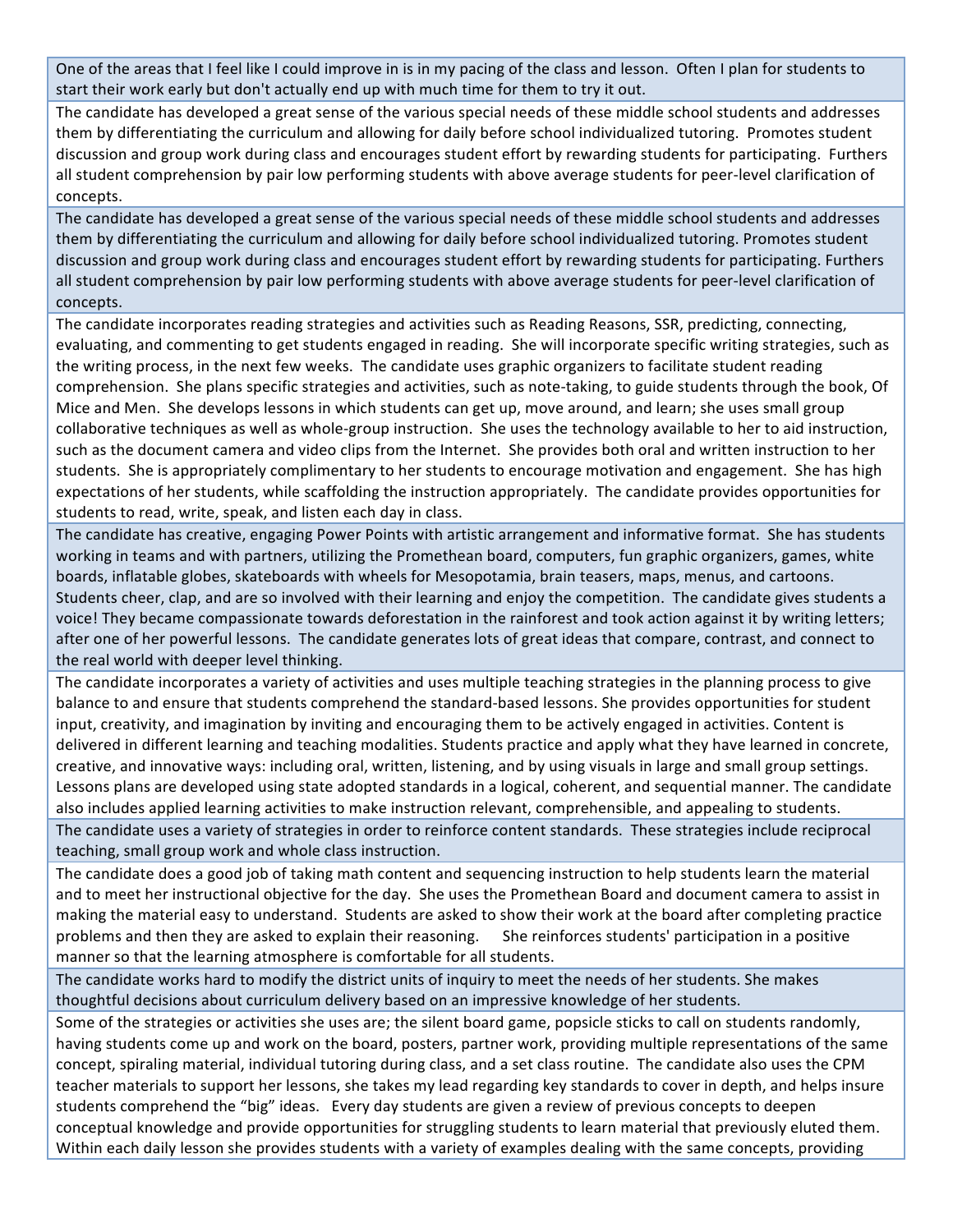students with the big picture. Depending on the difficulty level of the new lesson she varies her level of scaffolding pushing students to make connections and generalize on their own if possible. Students are also able to work with one another daily on classwork, which gives them the opportunity to verbalize their thinking, become the teacher, and make connections on their own.

The candidate incorporates a variety of teaching strategies into her lesson. She works hard to provide an engaging, meaningful lesson.

The strongest areas for the candidate in this domain are that she uses materials to reinforce the content. She understands that students need incremental steps toward understanding a particular topic. She also encourages students individuality and creative differences.

The candidate strictly adheres to content standards, by using varied strategies.

While the candidate clearly works at making the content accessible to the entire class, she needs to incorporate additional scaffolding activities to meet individual learner needs in the classroom.

In the lessons I observed, the candidate did a nice job of planning and carrying out her lesson plan. She set a good tone for the work to be done and was clear in what students were expected to accomplish by the end of the class. A suggestion would be to limit the number of concepts particularly when the language of a document is difficult for students to understand. Trying to "cover the material" sometimes got in the way of student understanding.

The candidate has been preparing lessons that provide engaging activities during the class period to review previously learned material, present new material, and to make connections. The periods are long and Kevin includes activities that allow students opportunities to work alone, with partners and as a whole group. He assists students in finding correct responses without giving them answers and makes them more involved in their learning process. He is beginning to develop lessons that vary instructional strategies to address specific content requirements and that address the students' current level of achievement.

The candidate does an excellent job of developing lessons using a variety of motivating resources to supplement the text. She develops PowerPoint lessons that include maps, videos, and informational text that is bulleted to make it understandable and accessible to more of her student population. She sequences her instruction effectively and reinforces the content in multiple ways thus fostering access for all learners. She provides consistent opportunities for her students to learn and practice using academic language while demonstrating understanding of the content. Throughout the teaching of a lesson she makes modifications to meet the needs of her students as they occur.

Candidate lesson often provide students with a variety of activities and strategies that make the teaching material interesting.

The ability to anticipate student errors and/ or confusion will come with more experience, as will explaining content clearly. The candidate does well already with reinforcing content in multiple ways.

The lessons I have observed and plans the candidate has written do a good job of addressing these areas. She has given thought and careful planning to address these areas. I believe as she teaches more, she will continue to improve in these areas.

The candidate has caught onto the idea of varying content very quickly. When he plans lessons, he takes into account how much time the students will be sitting and listening, and how much time they will be actively doing. He is creative in his content delivery.

The candidate uses a variety of activities and multiple teaching strategies to ensure that students comprehend the standard-projected based lessons. He provides opportunities for student input, creativity, and imagination by not only by inviting, but also encouraging them to be actively engaged in activities. Content is delivered in different learning and teaching modalities. Students therefore, practice and apply what they have learned in concrete, creative, and innovative ways through written, oral, listening, and in small and large group settings. The candidate includes activities that make instruction relevant, comprehensible, and appealing to students. He has high expectations of students and they rise up to those expectations.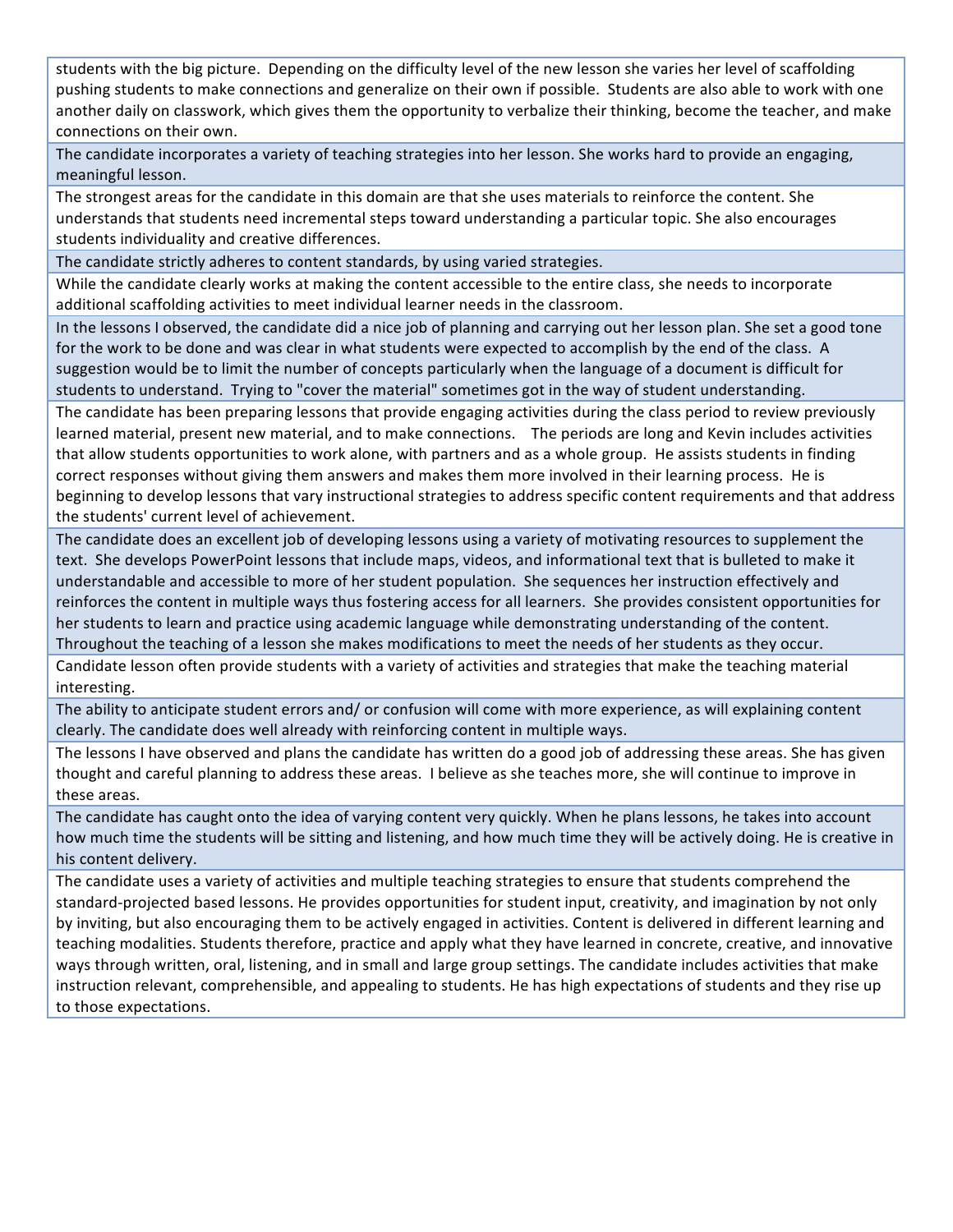## TPE 5: Student Engagement

| #            | <b>Question</b>                                                                                                             |          |    |              |       | 1 2 3 4 Responses | <b>Mean</b> |
|--------------|-----------------------------------------------------------------------------------------------------------------------------|----------|----|--------------|-------|-------------------|-------------|
| $\mathbf{1}$ | The candidate clearly communicates instructional objectives to students.                                                    | 0        | -1 | 18           | 18 37 |                   | 3.46        |
| $\mathbf{2}$ | The candidate monitors for engagement of students and uses strategies to re-<br>engage when necessary.                      | $\Omega$ | 4  | 16           | 17    | - 37              | 3.35        |
| 3            | The candidate makes learning relevant to the students and encourages<br>students to share and examine points of view.       |          |    | 5 12 19 36   |       |                   | 3.39        |
| 4            | The candidate uses appropriate questioning strategies and teaches students<br>to respond and to frame meaningful questions. |          |    | 0 3 13 21 37 |       |                   | 3.49        |

## TPE 6: Developing Appropriate Teaching Practices

| # Question                                                                        |  |             | 1 2 3 4 Responses Mean |                |
|-----------------------------------------------------------------------------------|--|-------------|------------------------|----------------|
| 1 The candidate utilizes instructional strategies that are appropriate to the age |  | 0 1 9 27 37 |                        | $3.70^{\circ}$ |
| level and specific needs of the students.                                         |  |             |                        |                |

## TPE 7: Teaching English Learners

| #            | <b>Question</b>                                                                                                                                                                                                                                 |          | $2 \overline{3}$ |         | 4            | <b>Not</b><br><b>Observed</b> | <b>Responses</b> | <b>Mean</b> |
|--------------|-------------------------------------------------------------------------------------------------------------------------------------------------------------------------------------------------------------------------------------------------|----------|------------------|---------|--------------|-------------------------------|------------------|-------------|
| 1            | The candidate knows and applies theories, principles, and<br>instructional practices for comprehensive instruction of English<br>learners.                                                                                                      | $\Omega$ | 5.               |         | 16 12 4      |                               | 33               | 3.41        |
| $\mathbf{2}$ | The candidate knows and applies theories, principles, and<br>instructional practices for the development of academic<br>language, comprehension, and knowledge in the subjects of the<br>core curriculum.                                       | $\Omega$ |                  | 20.     | $13 \quad 3$ |                               | 34               | 3.49        |
| 3            | The candidate understands how cognitive, pedagogical, and<br>individual factors affect students' language acquisition and takes<br>these factors into account in planning lessons for English<br>language development and for academic content. | $\Omega$ | $-5$             | 17 12 3 |              |                               | 34               | 3.35        |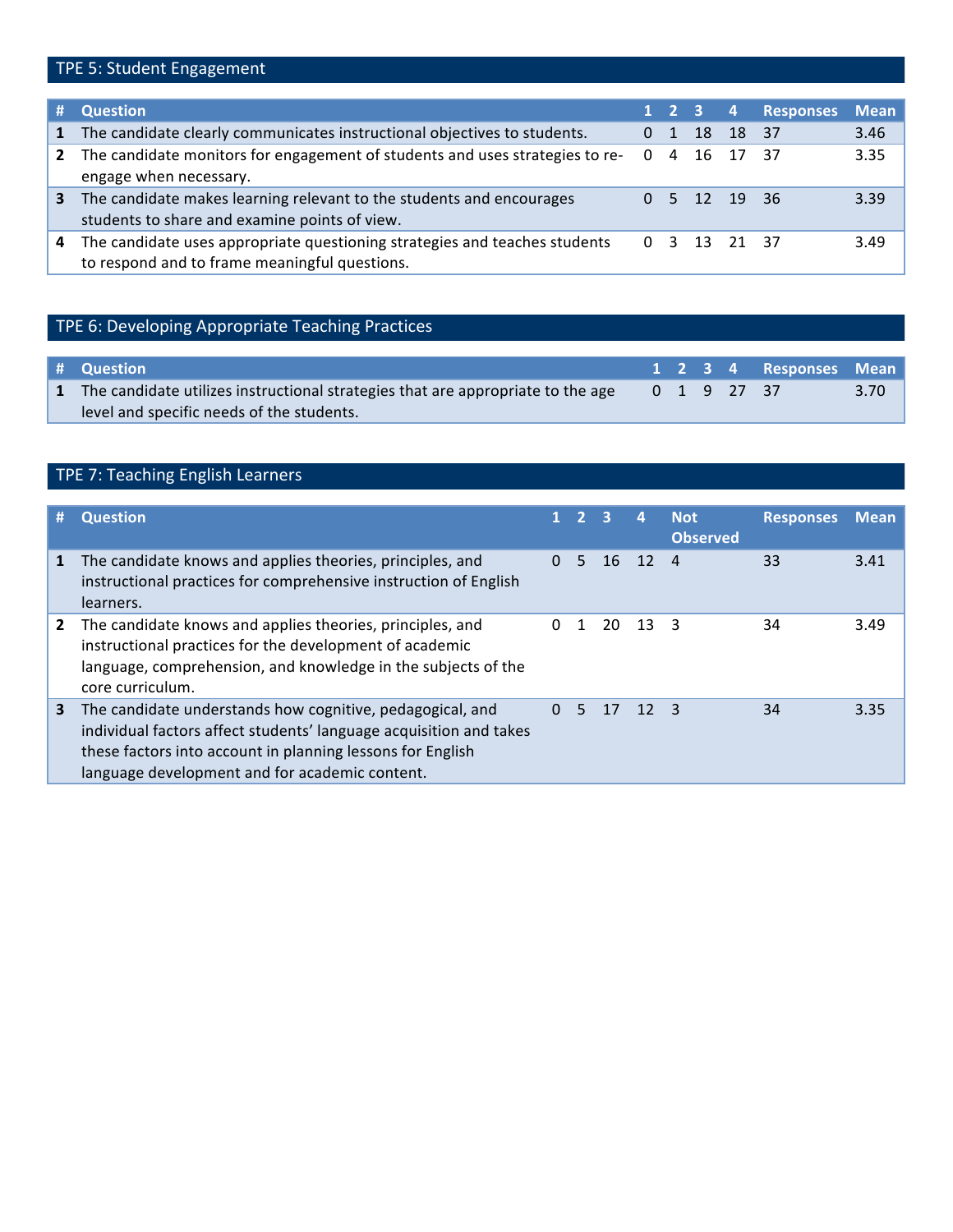### Comments Section C-Part 2:

**Text Response** 

The candidate does not have ELL students in the two classes she is teaching.

The interactive whiteboards and the technology available in the classroom provide an accessible environment for English Language Learners. Some work is still needed in the area of finding different activities/experiences for EL students.

The candidate is developing effective management skills, emphasizing students being on task, following instructions, and being quiet and attentive while he is instructing. He uses positive techniques in correcting students and maintains good rapport with students. His lesson plans reflect careful planning to address all students' needs, including English learners. He calls on individual students to encourage all students to stay engaged, and he uses effective questioning strategies to check for understanding.

Before I begin a lesson I like to tell the students about the topic and how it fits into the unit plan and connects to the previous lesson. If students are off task or dis-engaged, I call on them to participate. I reflect on lessons before I teach them to make sure that I am asking the right questions to engage students in deep learning. I am trying to work on delivery of my lessons right now, but I know that I need to show a little more of my personality and relax. I try to use strategies appropriate for different age groups, for example, the 6th grade class is a little more interactive and the 8th grade class needs more independent work. Although I think about incorporating instructional practices for ELL's, there aren't really ELL's in my classes. This is something I could work on more.

The candidate employs the Promeathean Board to provide visual representation of concepts and example problems. SDAIE strategies such as modified voice patterns, overhead document visuals and frequent comprehension checks are integrated parts of his lesson plans.

The candidate engages students in their own learning by calling on many individual students and asking them probing questions, in addition to having them explain their reasoning. If students get off task, she calls on them so that students stay engaged. She is aware of her students and varies her instruction appropriately for teaching in her 6th grade class and in her 8th grade class.

The candidate uses many different techniques and strategies to help each student meet his objective. He uses the Promethean Board and the document camera in an effective manner to help students visualize content. His lesson plans are thorough, and he sequences his instruction to make material easier to comprehend, using many real-world examples.

The candidate is doing particularly well with regards to engaging the class. The student teacher moves around the room frequently. In addition, the candidate has adjusted the seating chart to minimize distractions. Furthermore, lessons are designed to keep teens' attention spans in mind. Activities are roughly 15-30 minutes in length most of the time. The daily current events at the outset catch the attention of the whole class. During this time, student involvement is high and questions are zipping back and forth (respectfully, always!) between students and the candidate. On area for continued practice is in defining and briefly articulating a small, daily learning objective at the beginning of each class, to be informally assessed at the end of each class whenever time allows. Progress is being made in this direction, as the lecture notes ALWAYS contain a "Key Idea" at the beginning of each section. This is a good start. The candidate is doing a great job of developing appropriate teaching practices, especially through the routine/expectation of student accountability and responsibility for learning and actions. For example, students take turns being the daily class secretary for absent classmates. In addition, assessment scores for all quizzes and tests are very frequently posted online and students are expected to complete an Assessment Reflection Form that was the candidate's idea. Finally, the candidate is progressing very well in meeting the needs of English Learners. The student teacher has identified the EL's, knows their CELDT score and level of language acquisition and provides supplemental activities accordingly. As the level of the EL's is quite high and the entire class often benefits from lessons that provide scaffolding or focus on academic language, these activities are usually presented to the entire class. These include word banks for map quizzes and essay tests, as well as a step-by-step essay writing worksheet in groups.

I believe I still need work with EL students. I need to find different ways to differentiate the lessons to make them easier, possibly graphic organizers.

The candidate is always using real life situations that are relevant to the students' lives making the math more meaningful and exciting! Often uses visual and physical representations of concepts (pictures, manipulatives and even students) to engage all levels of students. He understands the impact of adolescent development of our middle school students and often shows the flexibility needed to utilize various instructional strategies.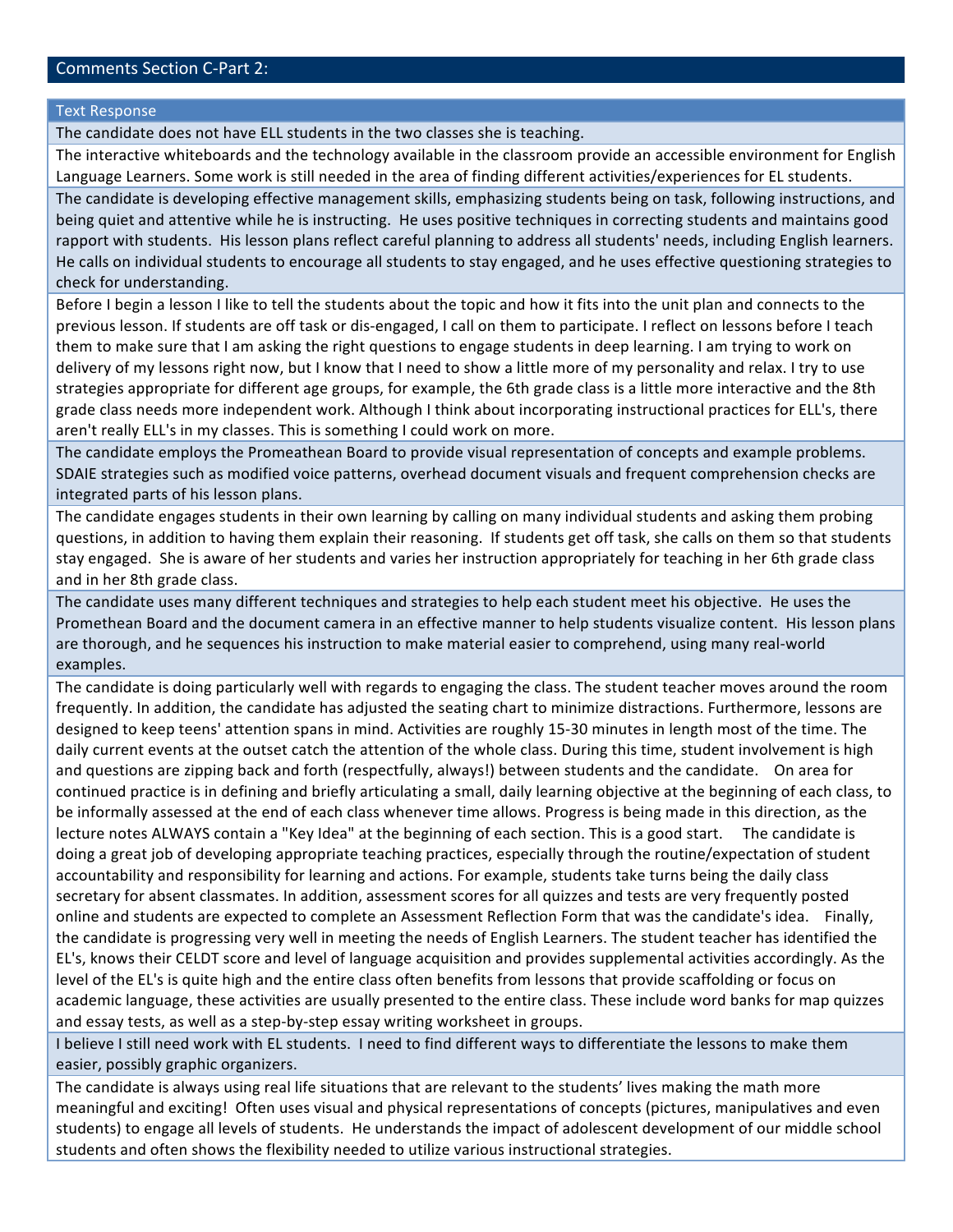The candidate is always using real life situations that are relevant to the students' lives making the math more meaningful and exciting! Often uses visual and physical representations of concepts (pictures, manipulatives and even students) to engage all levels of students. He understands the impact of adolescent development of our middle school students and often shows the flexibility needed to utilize various instructional strategies.

Each day, the candidate writes the agenda on the document camera for students to read when they come in to class. The candidate clearly articulates the reasons behind activities and instruction, so students know why are asked to do the work in class. The candidate uses various techniques to keep students on task, such as proximity, encouragement, and planning lessons that will engage students throughout the class period. For example, she has students write the notes on the document camera during class while she leads discussion; it seems to keep everyone more engaged when one of their peers is writing on the screen. The candidate breaks up the class period into segments so students do not get bored; for example, the class might do a whole-group discussion, then a think-pair-share, the small-group discussion. She asks provocative, stimulating questions that students want to answer in class; she encourages the students to share their ideas, create a conversation, and respectfully disagree. The candidate applies SDAIE strategies in her classes; I do not have first-hand knowledge about how much she knows about SDAIE theories and language development.

The candidate provides visual cues for understanding vocabulary in the form of plastic picture frames with "powerful words" for each team, while writing a letter and graphics with words, for understanding Sumerian achievements. Students have success and are supported with this helpful tool. She also encourages and monitors students to have authentic academic discussions, which lead to enthusiastic, whole class analysis.

The candidate begins each lesson by sharing goals and expectations of the period with her students. Academic and behavior expectations are clearly stated and students are expected to take personal responsibility for their achievement. The candidate is knowledgeable of students' needs, abilities, interests, and plans lessons accordingly based on stateadopted standards. She uses a variety of strategies and activities to incorporate independent, whole class activities and discussions, debates, pair share, questioning, visuals, and cooperative learning groups. To meet the needs of her struggling and English Learners, the candidate scaffolds challenging lessons to make them comprehensible. It is evident that she fully understands how cognitive, pedagogical, and individual factors affect students' language acquisition. Gina not only knows theories, principles, and instructional practices, but also applies them in her practice.

The candidate should continue to work on strategies to increase student engagement. The candidate should continue to explore various ways to improve buy in from all stakeholders.

The candidate's lesson plans include instructional objectives directly related to the state content standards, and she communicates these objectives to students at the beginning of her lessons. She uses effective questioning strategies to prompt students to help them grasp the material she is teaching. The strategies she uses are appropriate for the age level and abilities of her students, including her EL learners. She is aware of their limited English skills and adjusts her work with them to avoid embarrassment and/or uncomfortable learning situations.

Kim has demonstrated pedagogical knowledge of appropriate teaching practices, both for English learners and proficient English speakers. She continues to work on applying her knowledge during instruction.

Kayla does a great job engaging students during class. Students are actively participating during the lesson by raising their hands and coming up to the board to show their work and explain their thinking. She also keeps students on their toes by using popsicle sticks to call on students randomly, or she will simply call a student that is not paying attention to reengage them in the lesson. Her questioning methods are nonthreatening and are easily comprehended by all students. Although we only have one English learner, the candidate does a great job breaking down the task at hand verbally, she provides visual aids, and sits with the student during class to facilitate the learning process.

The candidate is aware of the instructional challenges her students face. She needs to work on providing supports for these challenges throughout her lessons.

The candidate seems to understand the developmental stages of middle school learners. She designs lessons that are at the right level of understanding. She clearly communicates the expectations and learning expected from each student. With experience, he will gain a greater understanding for individualizing instruction and providing supports for English learners.

The candidate effectively reflects on her teaching practice and is willing to try new ideas to further engage and support all students.

The candidate works diligently at teaching her students how to think and question critically, and this diligence has paid off with many of her students. I would like to see her employ further strategies to engage EL students, and to support them in the process of acquiring academic language.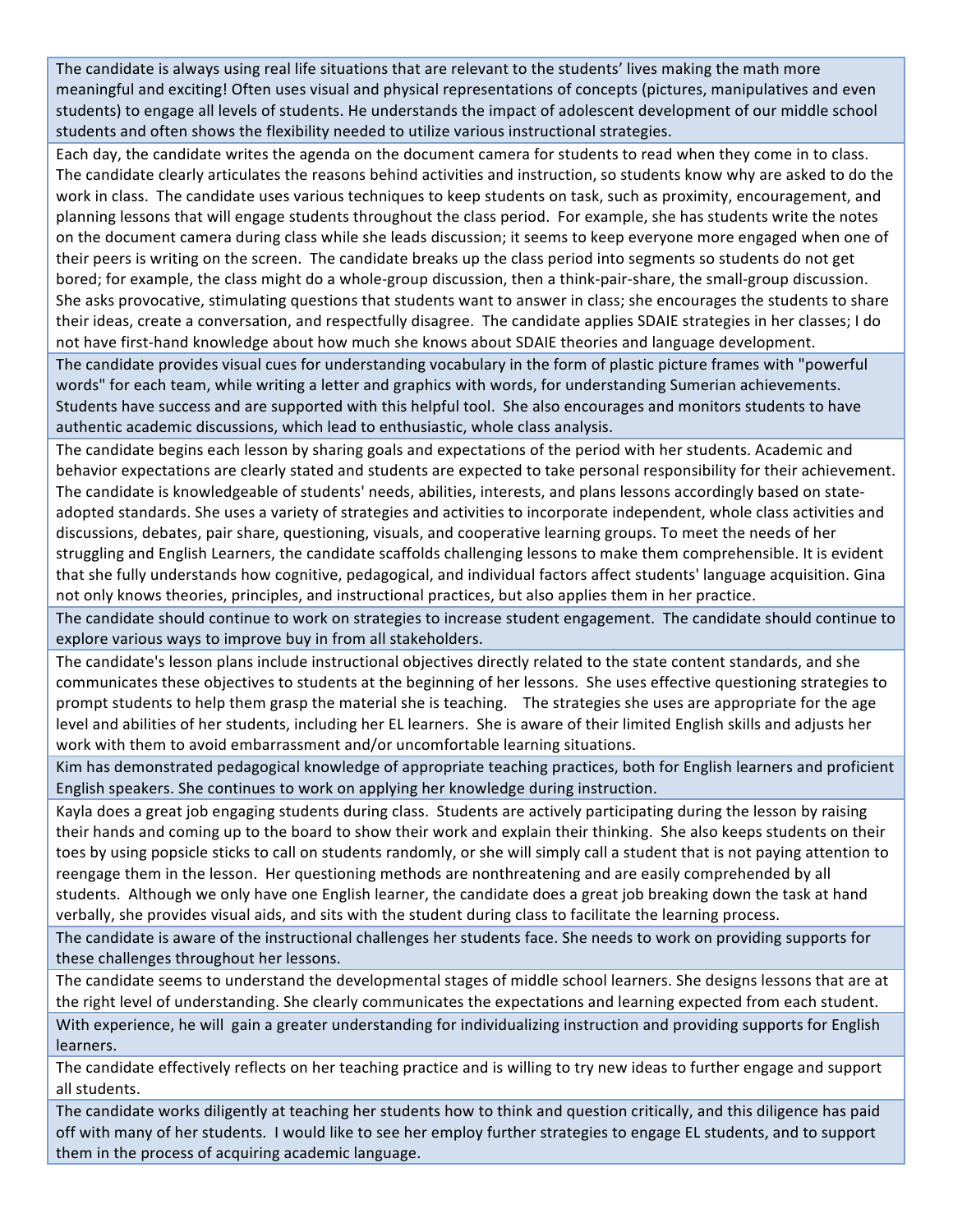At this midterm point, there is some evidence of the application of the theories to instructional practices. It is apparent from her lesson planning, that she is aware of what to do. Making it happen on a regular basis in the classroom continues to need practice--not an uncommon struggle for new teachers.

The candidate begins his lesson by reviewing the objective for the day's lesson and his agenda is always clearly written on the board. During instruction and independent and group work he monitors for student engagement and re-engages students when necessary. The candidate uses a variety effective questioning techniques and is learning to pace his instruction to allow for more questioning and student input and discussion. The candidate demonstrates that he has an understanding of the instructional practices that are age-appropriate for his student population and he is beginning to develop the ability to determine how to modify his instruction to meet the needs of English learners. He regularly includes opportunities for his students to learn and apply academic language in their work.

The candidate prepares lessons that are both engaging and comprehensive. She provides opportunities for her students to participate in the learning process orally, and in collaboration with their table partners. Her lessons encourage making connections to previously learned concepts and to current occurrences to which the students can relate. Many of the candidate's students are English learners and she does an excellent job of utilizing instructional strategies that support their acquisition of the content. She gives thorough instructions in multiple ways and models both appropriate and inappropriate responses. Before moving on in her lesson she makes sure that the students have understood the content covered by asking a variety of questions and allowing the students to do the same.

The candidate provides students with opportunities to communicate effectively and to challenge themselves. She uses such strategies to make her lesson content clear for students.

There are no English Learners in the classes she teaches.

For her first semester of student teaching, she has made a good start at these TPEs. The skills needed to fully understand and grow in these areas will continue to develop as she has more opportunity to practice them.

The agenda is clearly written on the board and the candidate articulates clearly to students the expectations of the period. Students have a clear idea of the lesson of the day and what their involvement will be. They begin the class with an engaging warm-up activity. Students work independently, in small and large groups, and in total class activities. Some of the activities get these middle school students out of their seats and fully engaged in creative and innovative ways. Lessons often entail provocative and stimulating questions that students are eager to answer. It is evident that he is knowledgeable about SDAIE strategies and applies them in his planning to meet the needs of under achievers and English Learners.

### TPE 8: Learning about Students

| #            | <b>Question</b>                                                                                                                                  |              |              | $1 \quad 2 \quad 3 \quad 4$ |            | <b>Responses</b> | <b>Mean</b> |
|--------------|--------------------------------------------------------------------------------------------------------------------------------------------------|--------------|--------------|-----------------------------|------------|------------------|-------------|
| $\mathbf{1}$ | The candidate draws upon patterns of child and adolescent development to<br>understand his/her students.                                         | $\mathbf{1}$ |              |                             | 2 12 21 36 |                  | 3.47        |
| 2            | The candidate paces instruction and re-teaches based on evidence gathered<br>during monitoring.                                                  | $\Omega$     |              |                             | 4 17 14 35 |                  | 3.29        |
| 3            | The candidate learns about each student through interpersonal interactions.                                                                      | $\Omega$     | $\Omega$     |                             | 11 21 32   |                  | 3.66        |
| 4            | The candidate identifies students needing specialized instruction using<br>assessment data, classroom observation, reflection, and consultation. | 0            | <sup>2</sup> | - 8                         | 22 32      |                  | 3.63        |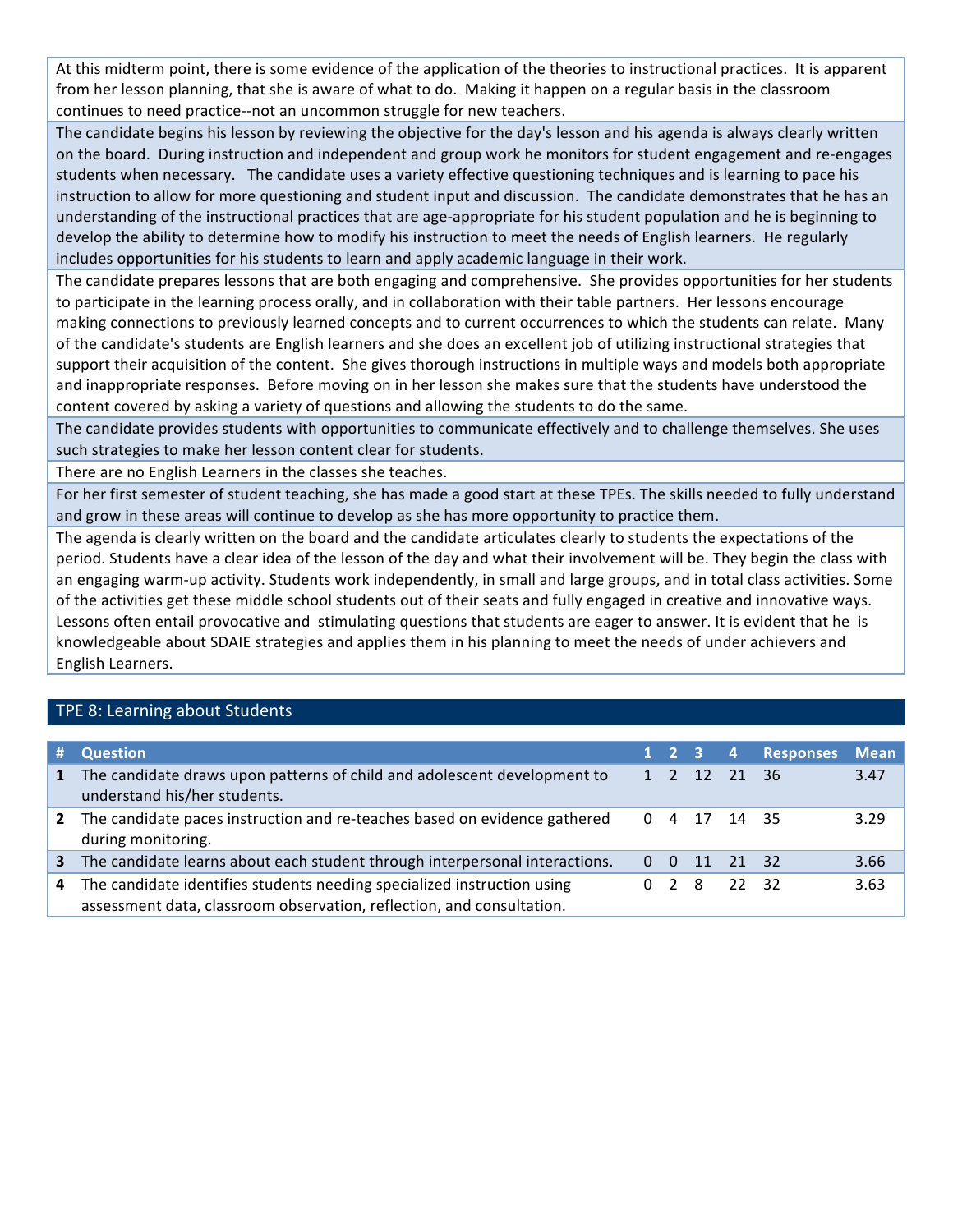## TPE 9: Instructional Planning

| #            | <b>Question</b>                                                                         |   | 2 <sub>3</sub> |     | $\overline{4}$ | <b>Responses</b> | <b>Mean</b> |
|--------------|-----------------------------------------------------------------------------------------|---|----------------|-----|----------------|------------------|-------------|
| $\mathbf{1}$ | The candidate plans comprehensive instruction in accordance with content<br>standards.  | 0 |                | 10  | 23             | 34               | 3.65        |
| $\mathbf{2}$ | The candidate establishes clear short-term and long-term goals for student<br>learning. | 0 | 4              |     | 16 15 35       |                  | 3.31        |
| 3            | The candidate sequences instruction appropriately.                                      |   |                | -11 | 23 35          |                  | 3.63        |
| 4            | The candidate plans lessons that match instructional strategies to content.             | 0 | 2              |     | 25             | -34              | 3.68        |
| 5.           | The candidate plans to meet the varied needs of all students.                           |   | 4              | 11  | 20             | -35              | 3.46        |
| 6.           | The candidate plans appropriate use of support personnel.                               | 0 | $\mathbf{0}$   |     | 16             | - 21             | 3.76        |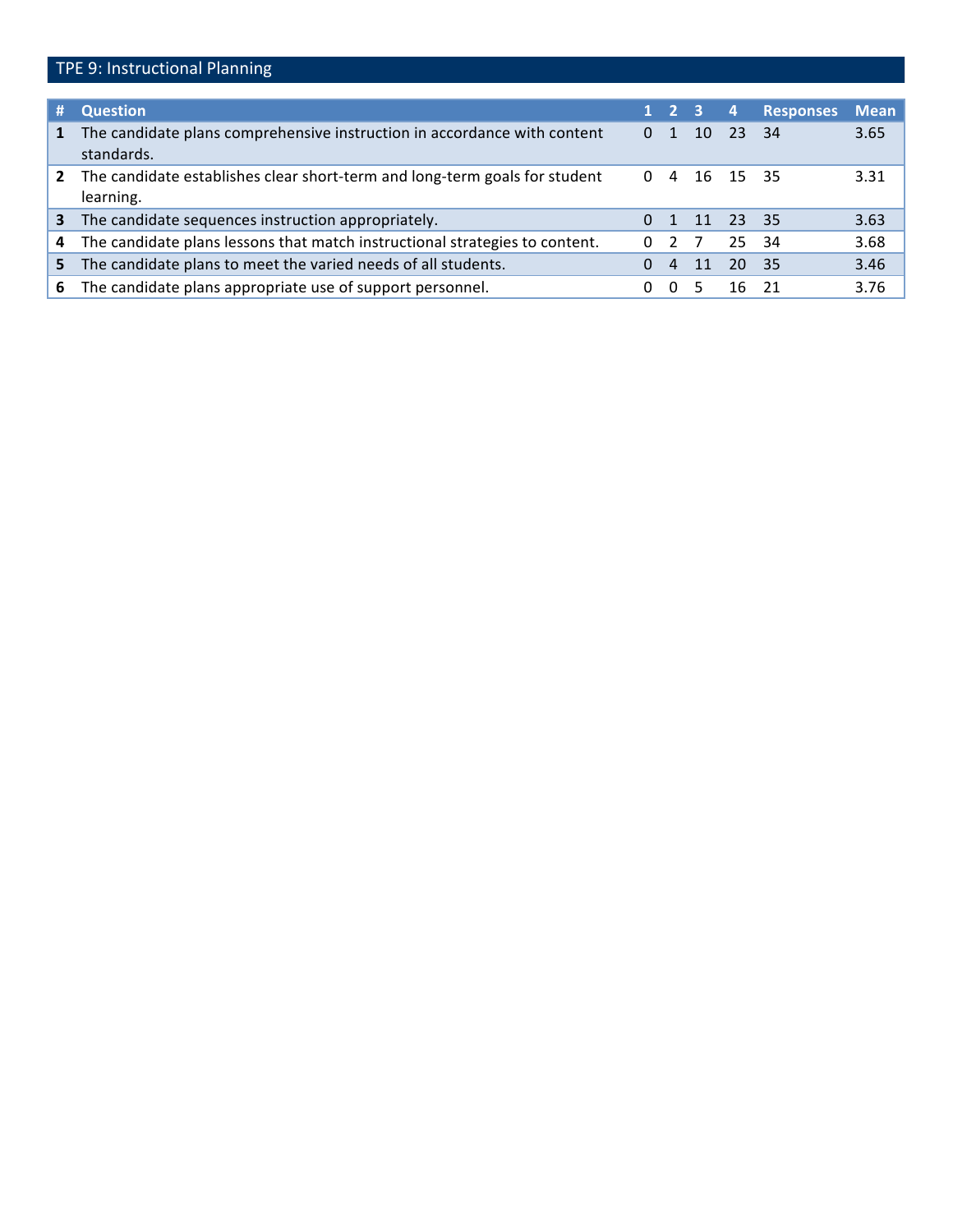### Comments Section D:

#### **Text Response**

The candidate has adapted my lessons as well as my pacing for Algebra I. This will give her experience with well thought out, organized, and reflective lesson plans. The candidate takes these lessons and is adapting her own teaching voice as well style. She observes me teaching the lesson first, and takes notes and adjusts her lessons appropriately.

The candidate acquires information about his students and uses it to support his interactions with the students. He has accessed several cumulative folders to find more about a student and identify areas of need. He uses his paraprofessional assistant to modify and adapt curriculum for Special Ed students and support their success. Kris has an excellent rapport with students and they know he cares about them and their success.

We have no support personnel in this section

The candidate has excellent rapport with his students and uses every opportunity to strengthen interpersonal interactions. His lessons are thoughtfully planned and are delivered well in a clear, scaffolded manner using the Promethean Board, a paraprofessional assistant, and various instructional strategies to help all students learn the material.

I have been learning about the different ways to pace instruction for my 6th and 8th graders. The 6th graders often need more time to practice a topic because the majority of the math is new to them and they are just developing their study habits. The 8th graders are on a stricter pacing schedule because they are advanced, and have seen many of the concepts before. While I work with students individually, I begin to understand their different needs from me. For example, there are some 8th graders that don't have as strong as a foundation as the rest of the class and they began to rely on me a little too much for help. The teacher has been working with me to understand when/how much to help a student and when to let them work independently. Many students just need a confidence boost. Also, we have adjusted students' seats so that they can maximize their learning. Currently I am trying to take over more of the instructional planning from my master teachers. The instruction is based off content standards and arranged in logical sequences. I choose specific examples that give students a good conceptual understanding first, and then more of an algorithmic understanding. I have been trying to improve my pacing with the lessons because often I don't get to teaching everything I had wanted to in that lesson. I am working to finding a balance between answering all students' questions but not wasting too much time with questions. I would say that my instructional planning is the area that needs the most improvement.

The candidate often uses his knowledge of his students to plan seating arrangements and time spent on a certain aspect of the individual lesson. He makes strong attempts to put students requiring specialized instruction in position to receive it. During instruction, the candidate often relates everyday situations to math concepts in order to make them more meaningful. Lesson plans are structured logically, drawing on prior to learning to introduce new material.

The candidate prepares thorough lesson plans and includes various forms of formative assessments to inform her instruction. She is aware of the various needs of students and always has an instructional, measurable objective related to the state content standards. She varies her instruction based on an analysis of students meeting her objective.

The candidate has a genuine love for teaching and works well with the students. He has excellent rapport with the students and is able to relate to them through personal interactions. They know he has their interests in mind. His planning is thoughtful and thorough, and he tries to address the various needs of students, by seating arrangements, and through various teaching strategies. He makes material relevant by relating students' experiences to the math content. The candidate and his Cooperating Teacher meet on a regular basis; The candidate takes his suggestions and incorporates them into his teaching, strengthening his delivery and the students' learning.

The candidate is doing very well in learning about the MANY (80+) students. The candidate volunteered to work at a school dance to observe the students in a social setting. The candidate takes the time to talk with the students and remembers so much about them. They feel noticed and valued. This increased their comfort and their learning ability. The candidate has really mastered instructional planning. One area of focus might be a daily learning goal that is articulated to the class. Other than that, teaching strategies are varied and appropriate. The standards guide instruction. There is not much availability of support personnel but I (the cooperating teacher) sometimes help out and we work very well and very efficiently together.

I feel that I have had good experience working with the planning portions of teaching. I do feel like I could use more experience developing lessons that interact more with the students' understanding of the overall concept of the material.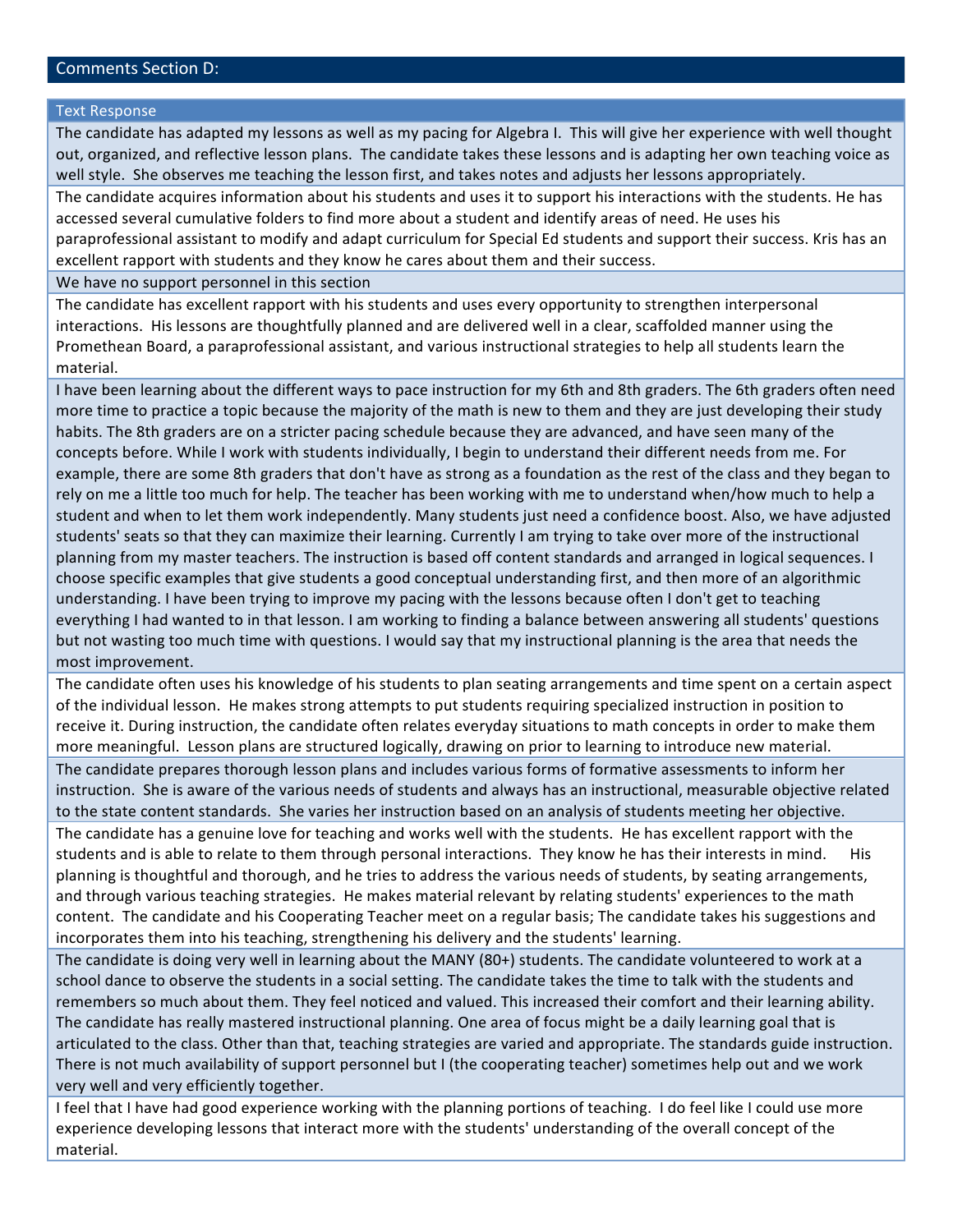The candidate is able to orchestrate the groupings of kids according to their levels and needs. He efficently uses the resource personnel to help meet the needs of the student groupings. He builds differentiation and re-teaching plans into his lessons. He is able to build respect and confidence for himself by showing concern about his students.

The candidate learns about her students by conferencing with students, interacting with other teachers about specific students, and assigning writing assignments in which students have to connect to the literature and write about their own lives. With so many students, it is hard to get to know each student thoroughly. The candidate takes her individual students' needs into consideration when lesson planning; she makes additional plans for students with disabilities and special needs. The candidate establishes clear short-term goals, and is currently working on establishing long-term goals. The candidate balances direct instruction with constructivist activities for her students. The candidate reflects on the first class of the day and makes improvements for her second class of the day. The candidate considers the literature and creates lessons that would best help her students connect to, and understand, the book. The candidate differentiates instruction for her many students with IEPs; she is in contact with case carriers, Special Ed teachers, and aides to help her students.

The candidate incorporates the CA Standards for Social Studies and the I.B. criteria for her lessons. She demonstrates excellent preparation with online materials to connect curriculum, such as a Brazilian rainforest tribe video, geography apple map, and the trapped Chilean miners. She utilizes the documentary camera, computer, student Netbooks, and creates Flip Charts for the Promethean board. Lindsay has good pacing and adjusts the flow of the lesson for specific needs. Students complete exit slips to demonstrate their understanding and assist her in planning for future lessons. She summarizes her ideas and introduces concepts for the future, to create a meaningful experience for students. She is extremely organized, creative, and energetic!

The candidate understands the developmental stages of the different grade levels and age groups of students and therefore, teaches and plans lessons to meet the varied needs of her students. She interacts well with students and has established a professional relationship of caring and sharing. The candidate examines previous records and monitors their work to learn about their individual interests, abilities, thinking, and ideas. Engaging, creative, and innovative student-centered lessons are sequential and designed according to state-adopted standards. The candidate collaborates and plans lessons with her mentor teachers and also with other department members. She has established immediate and long-term goals for and with her students and mentors.

The candidate has strictly adhered to the content standards, while at the same time making real life connections. The candidate takes time to interact with students and to get to know them better during the class period. She also stays after class to assist students in need of additional help. She is aware of the differences in the makeup of individual classes and adjusts her lessons and strategies appropriately. I have observed her teaching her period 6 class in extremely hot weather (no air conditioning) and her ability to keep the students on task and to be flexible in her instruction. When writing her lesson plans, she uses the textbook as a guide, but adapts her lessons based on her

students' prior learning and abilities.

The candidate is thorough and thoughtful in her approach to planning. She makes use of all resources available to her, including state content standards and district units of inquiry.

The candidate is familiar with all of her students and their educational needs. She is aware of who to check on during classwork, because they struggle in math or have a hard time staying on task. The candidate also utilizes the stronger students in the class to provide an additional explanation to help the class as a whole learn a new concept. The candidate understands the long and short term goals for this semester. Her daily lessons follow the sequence of the CPM Algebra book and emphasize key standards.

The candidate effectively plans her instruction based on the English language arts content standards. She needs to also adapt her lessons to accommodate varied student needs through differentiated instruction and focused support.

The candidate is very thoughtful about her lesson designs. She thinks about what students need to know and understand about the lesson in order to be successful. She also knows which students are not on track for success. She is gaining understanding about he varied needs of our diverse learning population and makes efforts to adjust her teaching accordingly.

The candidate should be willing to modify lesson plans based on student needs and student feedback.

The candidate's lessons contain focused instruction designed to support student learning. The plans also demonstrate her ability to make instruction comprehensible and meaningful.

The candidate has provided well-planned lessons that provide support for student learning. However, practicing them in the classroom can be difficult. This is an area in which she will continue to grow as she gains more experience. It is clear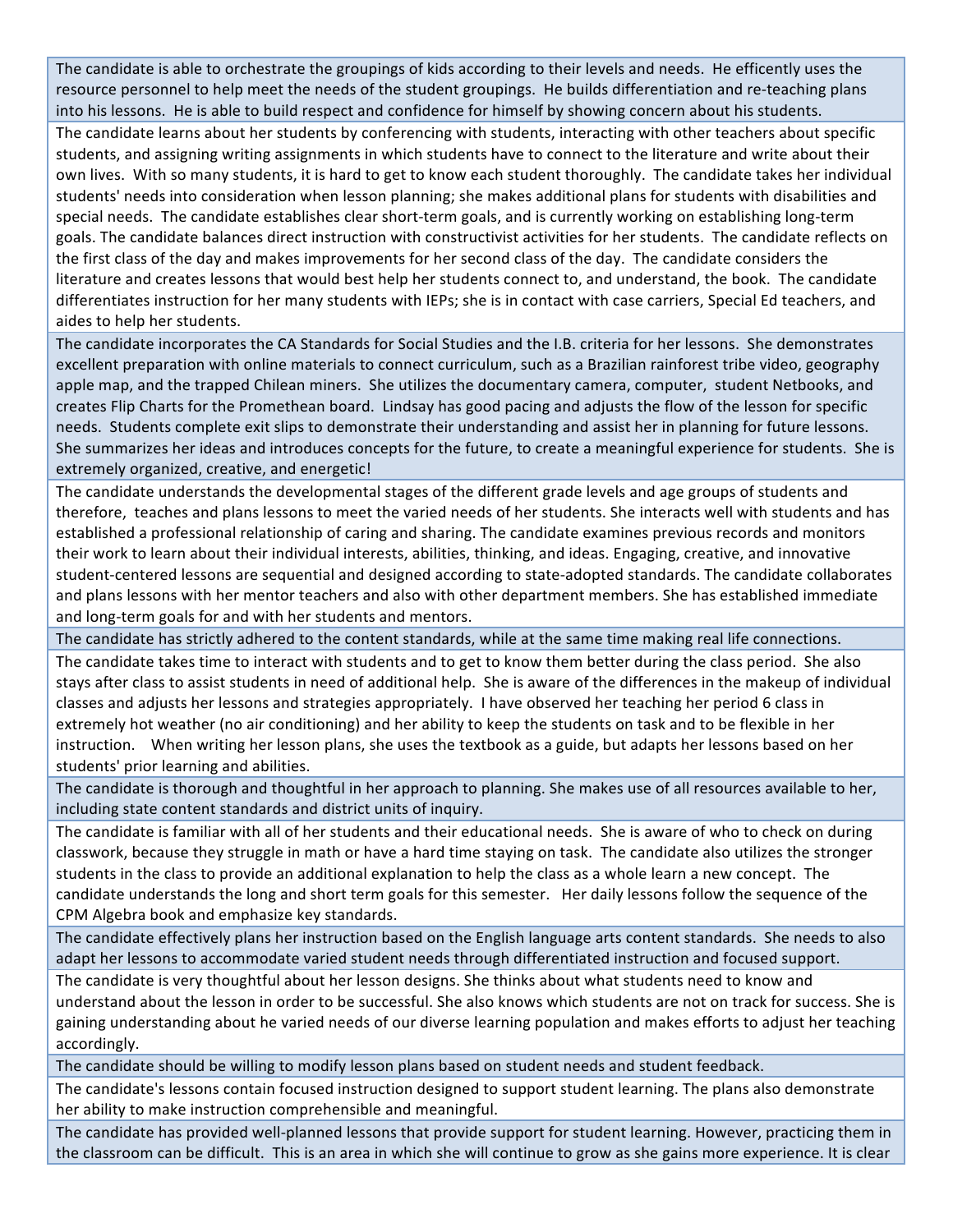that the students like and trust her. They also feel comfortable asking for help.

The candidate demonstrates a sensitivity to the developmental needs of his students. He has been working closely with his cooperating teachers to plan lessons that are comprehensive in scope, that include both short and long term goals, and that sequence instruction and are paced to accommodate the varied learning styles of his students. He is beginning to take the initiative to vary his instructional strategies.

The candidate and her cooperating teacher are both obviously concerned about each individual child and have discussed their individual needs. Lindsay makes a sincere effort to plan comprehensive instruction based on the content standards and that meets the needs of all her students. Together she and her cooperating teacher have established short and long term instructional goals. The candidate's instruction is sequenced appropriately and she monitors for understanding regularly throughout each lesson pacing her instruction to allow for re-teaching if necessary.

Candidate has built very good rapport with her students. She is very familiar with student's needs.

The lessons I have observed are well-planned and she does a nice job of following her plan. She is clear with what her expectations are and provides opportunities for clarification. The candidate's plans include supports for various types of learners, and she demonstrates the use of these supports. However, this skill is still developing and will need to expand as she gets more comfortable with teaching. She employs good methods of keeping students' interest and involvement. The candidate is very connected to the students. He has made these connections through constant interactions, both formal and informal (classroom, playground).

It is evident that the candidate learns about his students by conferencing with them, using assessment data, monitoring their work, and by interacting with fellow teachers about specific students. He connects lessons to student own experiences and prior knowledge. The set up at HTMMA makes it possible for the candidate to get to know his students personally and individually and what their needs are. He balances direct instruction with supportive and constructivist activities that are appropriate to his age and ability levels. With the assistance of his cooperating teacher, clearly defined long and short term goals have been established and are being adhered to.

### TPE 10: Instructional Time

| # Question                                                                    |  |                        | 1 2 3 4 Responses Mean |      |
|-------------------------------------------------------------------------------|--|------------------------|------------------------|------|
| 1 The candidate allocates instructional time to maximize student achievement. |  | $0 \t1 \t15 \t20 \t36$ |                        | 3.53 |
| 2 The candidate establishes procedures for routine tasks and manages          |  | 0 2 13 21 36           |                        | 3.53 |
| transitions to maximize instructional time.                                   |  |                        |                        |      |

#### TPE 11: Social Environment

| #            | <b>Question</b>                                                                                      |          | $1 \quad 2 \quad 3$ |            | $\overline{a}$ | <b>Responses</b> | <b>Mean</b> |
|--------------|------------------------------------------------------------------------------------------------------|----------|---------------------|------------|----------------|------------------|-------------|
| 1            | The candidate develops and maintains clear expectations for academic and<br>social behavior.         | $\Omega$ | $\mathbf{1}$        | 14         | $-21$          | - 36             | 3.56        |
| $\mathbf{2}$ | The candidate promotes student effort and engagement and creates a<br>positive climate for learning. |          |                     | 11 24 36   |                |                  | 3.64        |
| 3            | The candidate knows how to establish rapport with all students and their<br>families.                | $\Omega$ |                     | 3 15 17 35 |                |                  | 3.40        |
| 4            | The candidate helps students learn to work responsibly with others and<br>independently.             |          |                     |            | 14 20 36       |                  | 3.50        |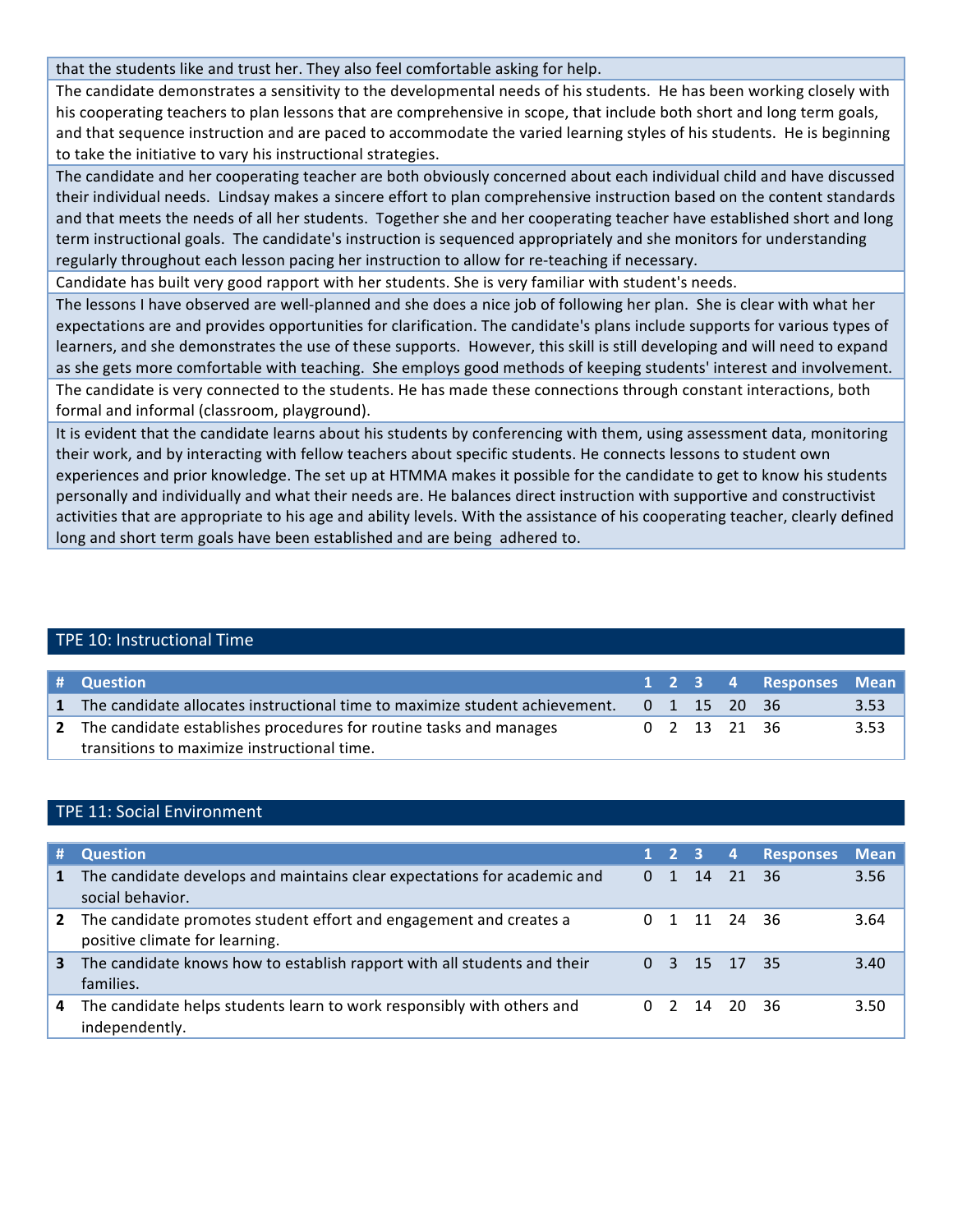#### Comments Section E:

#### **Text Response**

The candidate writes the times when each section of her lesson should be done (Launch, Explore, Summary). She quickly adapted to my routines and utilizes these to maximize instructional time. She is currently adapting the behavior point system to maintain her clear expectations on social behavior. (i.e. have a student take a point off for talking or off task behavior).

The candidate has excellent classroom management and establishes and environment conducive to learning. He holds the students to high academic and high behavioral expectations, which allows students to work responsibly with others and independently.

This section is a work in progress, I am see progress is this arena daily.

The candidate is improving his pacing and includes time frames within his lesson plans to assist. He has established a positive learning environment and uses routines to maximize instructional time, including starting on time with a warmup exercise. Students know his expectations, and he reinforces them with positive behavior modification when necessary.

There are many procedures that my master teachers and I have worked to establish with the students such as checking homework, reviewing warm-ups & homework questions, and behavior expectations. I make sure that the students are kept busy through transitions and always have something to work on while I am checking homework or working with students individually. My master teachers have also developed strong expectations for academic and social behavior, which I have been maintaining while teaching. For example, discussing how it is not acceptable for students to not do their homework; or taking off behavior points for students not being on task. I always encourage a student who is participating and help them get to the answer by reminding them that they can do it. I point out common mistakes among the class and remind them that it is okay to make mistakes and there is no reason to be embarrassed in class. I like to think that I have established a good rapport with students and their families; (one parent told me at back to school night that her child appreciates when I walk around and make an effort to help her when she is struggling). I have talked to a couple parents on the phone about video taping for my PACT and I think they really appreciated the personal phone call.

The candidate is able to effectively employ school policies related to social behavior and creating a positive climate for all students. The candidate promotes student participation and effort by employing strategies to actively engage all students. Ticket raffles and providing for student led discussion are integral parts of creating an environment for student learning.

The candidate has established procedures and routines with her Cooperating Teachers and has maintained them to maximize instructional time. She checks individual homework on a regular basis while students work on a warm-up exercise. She has created a positive learning environment and enforces expectations of behavior in a positive manner. The candidate has excellent rapport with students and has established a positive learning environment. He uses established daily routines, and he transitions smoothly from one task to another to maximize instructional time. The candidate has a knack for planning the timing of activities. Transitions occur smoothly. When items take longer than anticipated, adjustments are made accordingly. There have been very few discipline problems, primarily due to the candidate's clear establishment of expectations and fair and regular follow-up on these expectations. When little

problems arise, they are dealt with promptly and fairly.

My lesson pacing is an area of improvement that I could use. I also feel that I have had some experience with families but not enough to feel comfortable with them alone yet.

The candidate has an awesome rapport with all the kids. The students have a lot of respect for him creating a positive climate where the kids want to impress him. This is reflected in the daily work efforts of the students. He has learned to structure lesson planning to give students adequate time to obtain needed guided practice followed with time for individual and/or group work; deepening understanding. He constantly works at involving all students modeling participation by inviting all answers, right or wrong. Building confidence in his students and creating a welcoming positive classroom.

The candidate has an awesome rapport with all the kids. The students have a lot of respect for him creating a positive climate where the kids want to impress him. This is reflected in the daily work efforts of the students. He has learned to structure lesson planning to give students adequate time to obtain needed guided practice followed with time for individual and/or group work; deepening understanding. He constantly works at involving all students modeling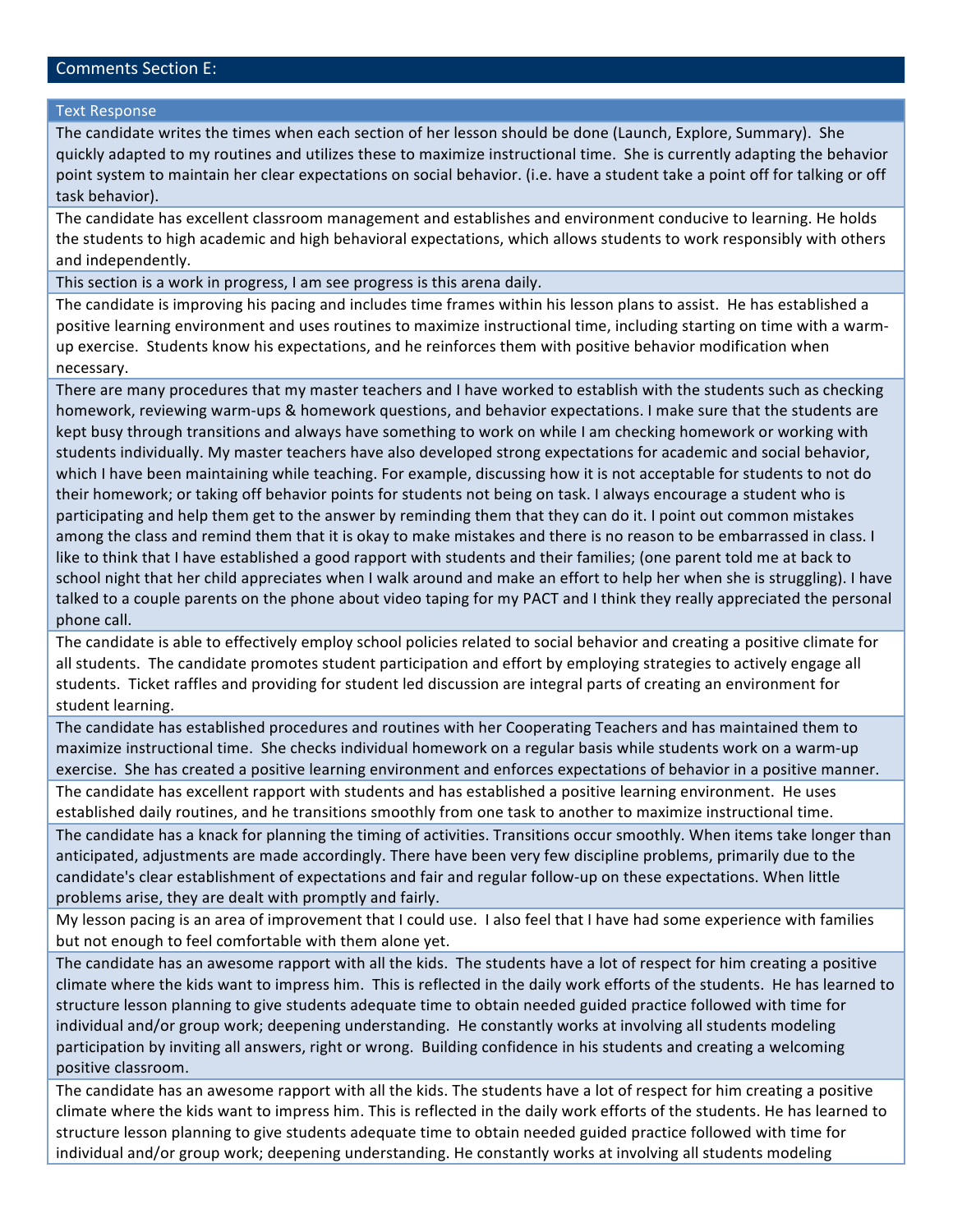participation by inviting all answers, right or wrong. Building confidence in his students and creating a welcoming positive classroom.

Conferences will build the candidate's family rapport.

The candidate starts class when the bell rings, and ends class when (or after) the bell rings. She has maintained the routine of Reading Reasons and SSR each week, and then going over homework and starting the new activity and reading of the book chapter each day. There is no "down-time" in class; students are expected to work the whole period. The candidate has articulated clear behavior in class, and she maintains an academic, respectful environment by her own example: she is complimentary and encouraging, she seizes teachable moments and capitalizes on them. She also uses various discipline techniques; she confiscates distracting material, she moves students who are disruptive, she respectfully asks students to step outside if necessary. Her classes are behaviorally challenging, and she is still learning more disciplinary techniques, but she definitely has good instinct. She has established rapport with her students, but limited rapport with families. She gives clear directions to her students about how to work responsibly.

The candidate addresses students with respect and sets high standards. Through her positive reinforcement, students experience a high level of confidence and are part of a comfortable environment. She makes learning fun with her Power Points filled with clips of current comics, actors, movies, and Waldo, encouraging students to participate. They respond with enthusiasm to her whimsical way of approaching history. The candidate has created bulletin boards for Art, Camp Palomar, and maps. She has organized books, posters, and artifacts for Geography and Prehistoric Man. She actively seeks answers and investigates case studies for students and is concerned with their well being. She has initiated contact with parents. Lindsay cares!

The candidate a plans bell-to-bell content standard lessons that are student-centered, meaningful, innovative, and engaging. Routine procedures have been established and students are fully aware of what the academic and behavior expectations are. Expectations, goals, objectives are reviewed at the beginning of each class. Certain tasks are timed, but flexibility is always taken into consideration to meet the needs of student population. The candidate and students transition from one task to another with confidence and ease. She has developed strong classroom management based on respect and caring for her students. In general, they are cooperative and respectful. The candidate has a great working relationship with her mentor teachers, good rapport with students, and a professional relationship with parents via various medias. She has set high expectations of herself and her students. The candidate gives students many opportunities to become responsible citizens as they work independently and in group settings.

The candidate has established a positive rapport with students. We would like to see greater interaction between Kevin and parents.

The candidate is comfortable in front of the class and uses a teacher's voice during instruction. She has established rituals and routines that help maximize instructional time (eg., starting with warm-up exercises as soon as students enter class and smoothly transitioning from one task to another). The classroom learning environment is very positive, and students like and respect her.

The candidate makes steady progress in learning how her planning translates into effective instruction.

The candidate provides all students with a nourishing learning environment, they are comfortable asking questions and volunteering even though they might be wrong. Her timing seems to get better each week. She is learning to estimate how long students will take to finish a given activity, but overall she makes good use of class time. She has maintained my daily class routine, which I appreciate.

The candidate understands how the social environment in the classroom impacts student achievement. She is learning how her instructional plans, classroom actions, and personal responses to students' behavior impact this environment. She needs to experiment with a variety of strategies to maximize a positive learning climate in the classroom.

The candidate develops a safe place for students to express their understanding of the curriculum. She sets clear learning objectives and makes connections with students. I would like to see her to find ways to draw in the reluctant students into the conversation as well. She takes suggestions well and utilizes what works for her in the classroom.

The candidate has established routines that help with classroom climate. Transitions could be smoother.

The candidate is becoming more confident in the classroom. She is successfully experimenting with a variety of strategies to maintain clear expectations for social behavior.

The candidate s awareness and use of instructional time has improved exponentially over the first eight weeks, and her ability to create a positive social/learning environment is impressive. She cares about her students and it shows in her interactions with them.

As most new teachers encounter, time management for completing a lesson plan has been challenging for her. She has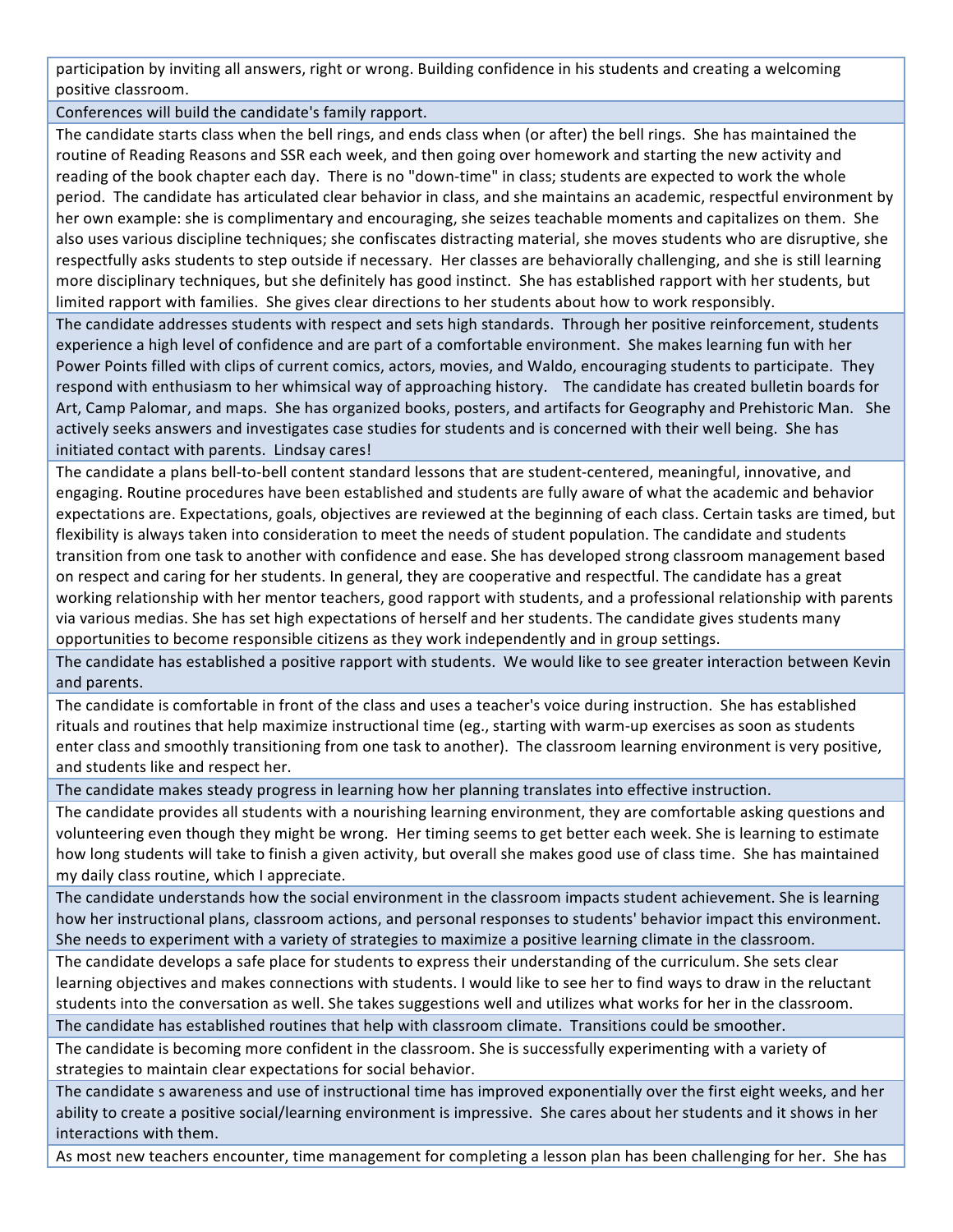adjusted from one teaching period to the next, but will need to continue to work on "adjusting her plan" as the lesson proceeds, especially if there is a need to re-teach a concept. She and I have discussed that this is an ongoing struggle for most new teachers and often for veterans as well.

The candidate is learning to maximize instructional time by maintaining strategies in place and developing additional ones to handle routine procedures and transitions. His students are respectful and cooperative and the learning environment is a very positive and comfortable one in which the students are encouraged to work collaboratively often.

The candidate has developed and maintains procedures to manage classroom activities and behavior that maximize instructional time and which support the students in their learning. The candidate uses a variety of teaching techniques in her lessons which allow the students to participate in activities as a whole group, in partner talk, and independent work. The students are obviously comfortable participating in their learning and she consistently validates their endeavors.

Candidate has continued to enforce class expectations.

As is true of most new teachers, Alicia needs to continue to work on the management of instructional minutes. She does a good job of involving the students and keeping them engaged, but when the lesson plan falters because time runs out, she will need to work on how to adjust to that on the fly. She has demonstrated skill at that and will get better as she has more opportunity to practice. She does a good job of looking for ways to improve the lesson when she has the opportunity to teach again the next hour.

One of his strengths is how he builds positive rapport with students. This helps the students to be more confident in their work. He uses class time effectively.

"Bell" to "bell" lesson plans, designed by candidate, are engaging and require student involvement. Lessons are well paced and delivered in such a manner. Students are polite, well-mannered, cooperative, and respectful which makes the atmosphere a wonderful one for teaching, interacting, and learning. They work well together and are always eager to participate in classroom activities. The candidate has established a very respectful and professional rapport with students. Students are aware of and follow expected routines upon entering the classroom, expectations during lessons, and upon dismissal from class. They have assigned seating at tables. Student transition well from one activity to another.

#### TPE 12: Professional, Legal, and Ethical Obligations - Community and Service: Ethics, Values, and Diversity.

| #            | <b>Question</b>                                                                                                                                                        |          |                |   |         | 1 2 3 4 Responses | <b>Mean</b> |
|--------------|------------------------------------------------------------------------------------------------------------------------------------------------------------------------|----------|----------------|---|---------|-------------------|-------------|
| $\mathbf{1}$ | The candidate demonstrates a willingness to collaborate with peers and<br>members of the educational community.                                                        | $\Omega$ | $\overline{1}$ | 6 | 26 33   |                   | 3.76        |
| $\mathbf{2}$ | The candidate demonstrates an appreciation for and willingness to form<br>partnerships with parents/guardians and community agencies that serve<br>children and youth. |          |                | 9 | 13 23   |                   | 3.52        |
| 3            | The candidate demonstrates a respect for the value of diversity in a democratic $0 \quad 0 \quad 7 \quad 29 \quad 36$<br>society.                                      |          |                |   |         |                   | 3.81        |
| 4            | The candidate demonstrates a commitment to high professional and ethical<br>standards.                                                                                 | 0        | $\Omega$       |   | 6 29 35 |                   | 3.83        |

#### TPE 13: Professional Growth - Academic Excellence, Critical Inquiry, and Reflection.

| # Question                                                                                                          |  |  | 1 2 3 4 Responses Mean |      |
|---------------------------------------------------------------------------------------------------------------------|--|--|------------------------|------|
| 1 The candidate demonstrates a belief that all individuals can learn and succeed. $0\quad 0\quad 6\quad 30\quad 36$ |  |  |                        | 3.83 |
| 2 The candidate demonstrates a commitment to reflection and critical inquiry. $0\quad 5\quad 6\quad 25\quad 36$     |  |  |                        | 3.56 |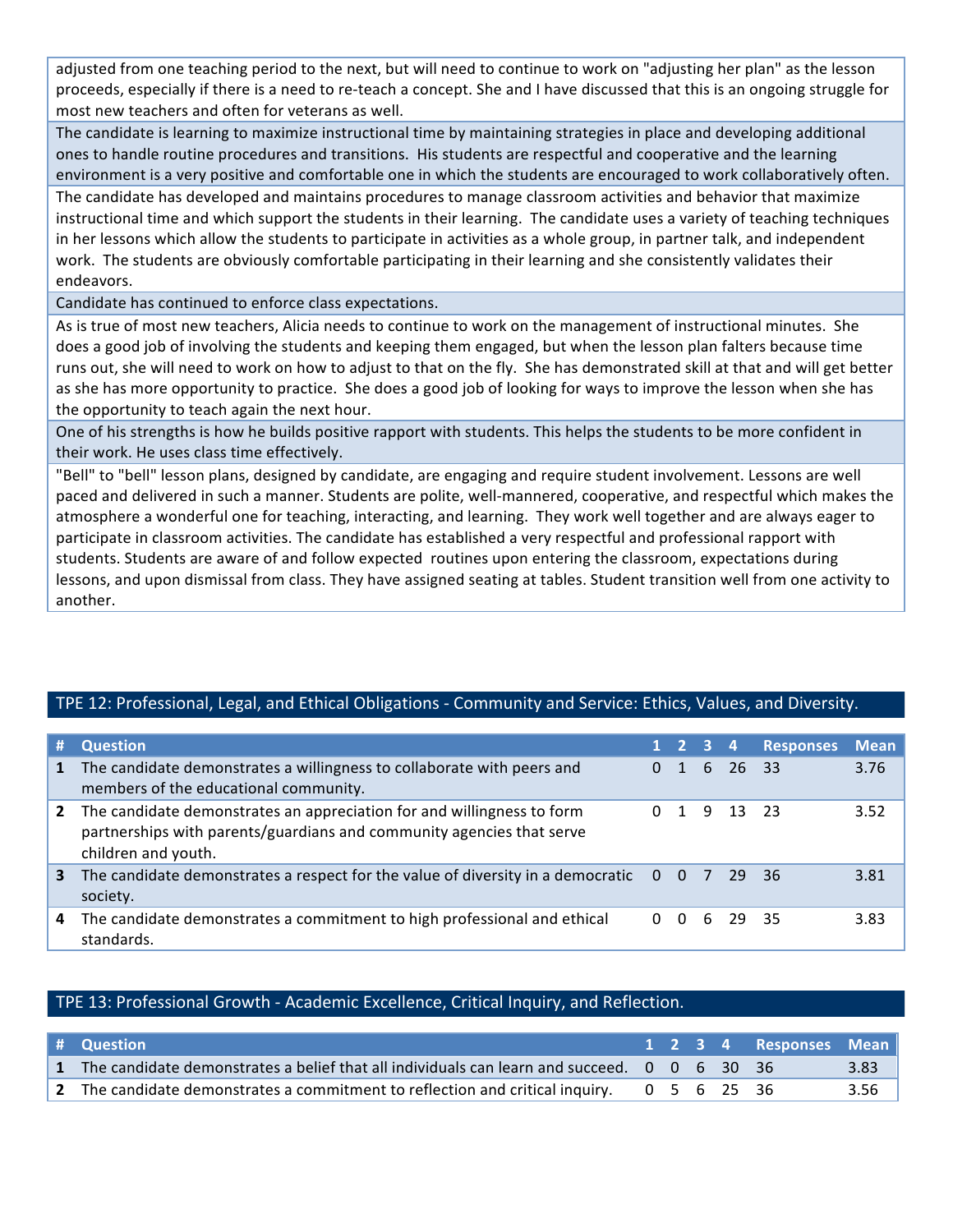| USD TPE: Incorporating Technology |                                                                                                                    |  |  |  |  |                        |      |
|-----------------------------------|--------------------------------------------------------------------------------------------------------------------|--|--|--|--|------------------------|------|
|                                   |                                                                                                                    |  |  |  |  |                        |      |
|                                   | # Question                                                                                                         |  |  |  |  | 1 2 3 4 Responses Mean |      |
| $\mathbf{1}$                      | The candidate demonstrates basic technology literacy and uses multimedia and $0 \quad 3 \quad 2 \quad 29 \quad 34$ |  |  |  |  |                        | 3.76 |
|                                   | technologies within lessons that support and enhance student learning.                                             |  |  |  |  |                        |      |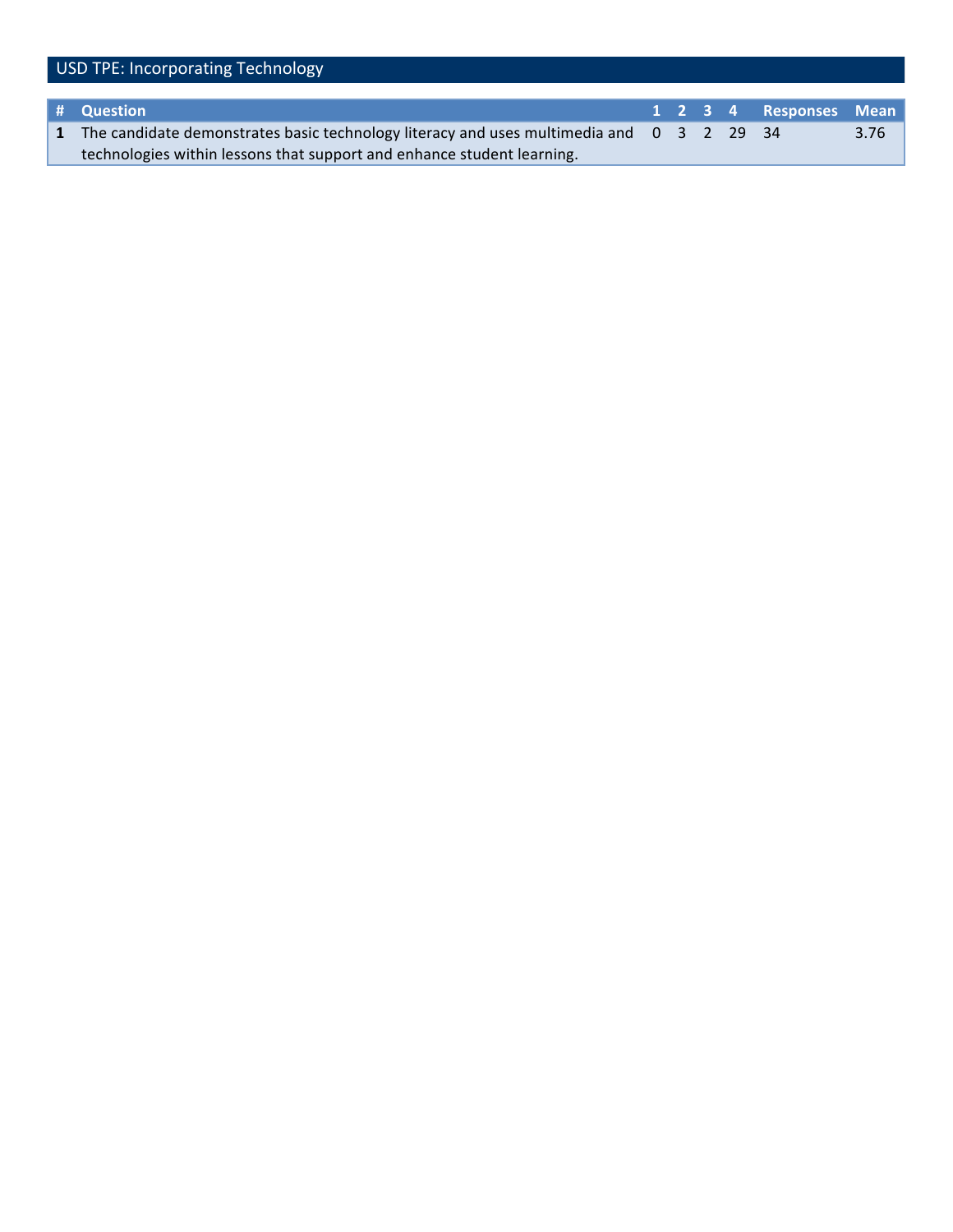#### Comments Section F:

#### **Text Response**

The candidate has observed one Algebra class. I would like to see her observe more classes so that she can see different teaching styles. The candidate understands how to use the smart board, but we have not yet created a lesson using the smart board. She has used power point as well as other basic computer programs (i.e. Zangle)

The candidate has exemplary technology skills and uses them with the Promethean Boards and Netbook computers. He actively participates in our daily math planning meetings and is an integral part of our discussions.

Uses Promethean board

The candidate works very well with his cooperating teacher and other math colleagues. He participates daily in math planning meetings and contributes to the discussion. He has excellent technology skills and uses the Promethean Board on a regular basis, as well as Netbooks.

I have attended all meetings with my teachers including math department meetings, and all faculty meetings. I have also observed other teachers besides my master teachers. I think that I have high professional and ethical standards, and I try to dress like I want to be respected. I enjoy the diversity that the school has to offer, and their special programs like IB. The IB program encourages students to be well-rounded, so in math we try to incorporate different topics and subjects. I believe all students can learn and succeed, which is why I am always there to help them when necessary. I think there is so much to learn through this experience and I am definitely committed to reflecting on my abilities and critical inquiry. I have learned to use the technology that both my teachers use daily, including the document camera and the Promethean board. I am currently working to learn more about what the Promethean board has to offer, while I am creating lessons that use it.

The candidate has a background that lends itself to high professional standards and ethical adherence. The candidate consistently confers with his cooperating teacher as well as other more experienced teachers in an effort to improve his teaching ability. As part of our democratic society, he knows the extent of our diverse community and works to maintain a welcoming non-hostile environment. The candidate spends time after every lesson reflecting either in writing or verbally with his cooperating teacher.

The candidate has attended all meetings with her teachers including math department meetings and faculty meetings. She has high professional and ethical standards and has been flexible in working with two Cooperating Teachers with different styles. She demonstrates a belief that all students can learn and succeed and works hard to help them do so. She effectively uses a Promethean Board for daily lessons.

The candidate is eager to enhance his teaching skills, and he takes suggestions well from both his supervisor and Cooperating Teacher. He incorporates these suggestions into his next lesson and reflects on each lesson to improve his delivery. He and his Cooperating Teacher work very well together, exhibiting great respect for one another. They meet on a regular basis to plan and to review lessons. The candidate effectively uses the Promethean Board and the document camera to deliver thoughtful, well planned lessons to meet the needs of all students in his class. The candidate has high professional standards and great integrity. It is a pleasure to work with him.

The candidate has been in contact with parents via email to support the learning of the students. Collaboration with me has been frequent and fruitful. The student teacher is always open to students' questions and pushed them to reflect further upon their interests, inquiries and performance. Technology is used seamlessly on a daily basis including: \*a document camera \*online streaming video clips \*VCR and DVD \*Internet in classroom using LCD Projector \*online grades \*Class trips to Media Center computer lab for mini-research activities

Like the previous section, I feel like I could use more interaction with families before I feel truly comfortable with them. The candidate has been delivering all the lessons using a Promethean Board (Smart board) using the program Active Inspiration. He is not afraid of technology and uses it to his students advantage. On more than one occasion, he has observed and participated in other math classes at our location, learning and observing other approaches to teaching. He also voluntarily participated in our Open House, meeting parents and provided positive feedback on their students.

The candidate has established positive working relationships with many educators on campus. The candidate is certainly willing to form partnerships with families and communities, but she has had limited opportunities to do it. Through her class discussions, and the questions she poses to the students, the candidate shows a respect for the value of diversity in a democratic society. Through her demeanor and her attire, she shows that she has a commitment to high professional standards; through her discussions of educational ethics with me, I know she has high ethical standards. The candidate has used the document camera, the computer, the LCD projector, and the Internet in her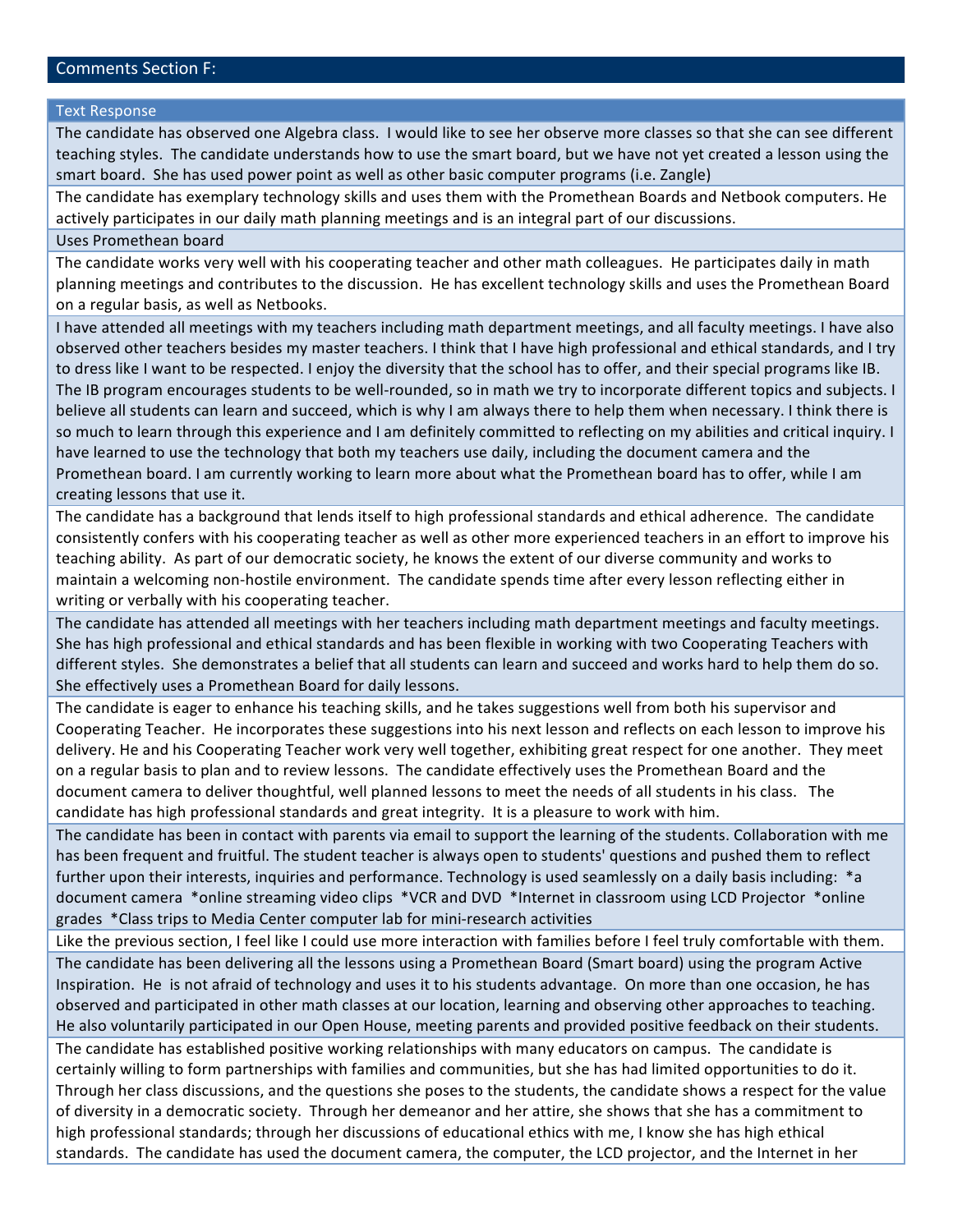instruction. She has shown video clips to demonstrate a point or to start class discussion. She updates the class Web site as well.

The candidate is a team player! In her teaching, she has incorporated the I.B. learner profile traits and philosophy. She attends and gives input at staff, department, GATE, House, I.E.P., and S.S.T. meetings. She was here in August to help set up the classroom, create signs, and organize the beginning of the year. She has been here for Back-to-School Night, drove 2 hours to spend a day at 6th grade camp, collaborates on I.E.P. summaries, and gives feedback on informal gatherings of teachers. She has even delighted us with cupcakes and pumpkin pie! She is flexible, patient, and easygoing, even when technology will not cooperate, or changes must be adjusted in curriculum.

It is evident, through observation and reflections shared, that she strongly feels responsible for student achievement. Her belief and assurance that all students can learn and become successful regardless of any existing obstacles is apparent. Differentiated instructions are planned to meet the needs of students with various learning abilities. The candidate uses a document projector, computer, educational movies, charts, maps, posters, primary source materials, and the white board to enhance student understanding of curriculum. She maintains a positive classroom learning environment by showing respect for cultural, academic, and social diversity. The candidate models ethical behavior, fully understands and abide by the laws as they relate to professionalism and moral fitness. She works well with her peers, cooperating teachers, attends school meetings and community functions.

The candidate maintains his professionalism at all times.

The candidate is very honest and open when reflecting on her day's lessons and eager to improve her teaching. She takes suggestions well and has established rapport and a professional working relationship with both of her Cooperating Teachers. She uses the Promethean Board and document camera in her lessons and is comfortable with technology, using it effectively for classroom instruction.

The candidate demonstrates high standards of professionalism. I admire her dedication to becoming an excellent teacher.

It is obvious she is an ethical person; she loves her students, and wants to provide every student the opportunity to learn. She is constantly asking what she can do to help the students who are failing the class, and it is evident she believes all her students are capable. K The candidates use and knowledge of technology is more than sufficient. She has written several lesson using active inspire, which interacts with the promethean board, and knows how to use the netbooks.

The candidate always demonstrates a strong sense of professionalism. She works hard on her lessons and demonstrates the belief that all students can learn given appropriate support. She responds positively to critical feedback and willingly reflects on her own teaching practice.

Amanda is very self reflective. She takes the lessons learned in the classroom and out to heart. She seems to make adjustments from any mistakes and improves the next time she is in the classroom. She additionally works well with my co teachers and makes adjustments well, considering the style of her cooperating teacher and the school it self.

The candidate must be more willing to make parent contact.

The candidate is developing as a strong, professional educator. She is an important part of a collaborative team at her site and is both learning and contributing to this educational experience. She has a good rapport with her students and clearly is committed to continuing to develop as a teacher.

Reflection and acceptance of the imperfect nature of teaching (lesson plans don't work sometimes; we don't always reach every learner) are two areas that I would like to see he candidate spend some time considering.

Technology has been a challenge to her at times. As she gets more comfortable with it, her adeptness should improve. In addition, when copies and/or technology do not meet her expectations, she needs to devise ways to support student learning by using the board or other means of support. The candidate respects all students in the class and often uses peer assistance when a student is having difficulty or does not understand a concept. Her belief that all students can learn and succeed is apparent. She has clearly established good rapport with her classes.

The candidate works very well with his cooperating teachers and appreciates their feedback. He treats all of his students with equal respect which is reciprocated by them. It is apparent that he believes in their capabilities and offers additional time after school to assist students with their work. He regularly incorporates the use of technology as a teaching tool. Kevin demonstrates a commitment to high professional and ethical standards, as well as, to personal reflection and critical inquiry.

The candidate clearly demonstrates a commitment to high professional and ethical standards. She puts a lot of time into her planning which is evidenced by the quality of her lessons and her focus on student achievement. She obviously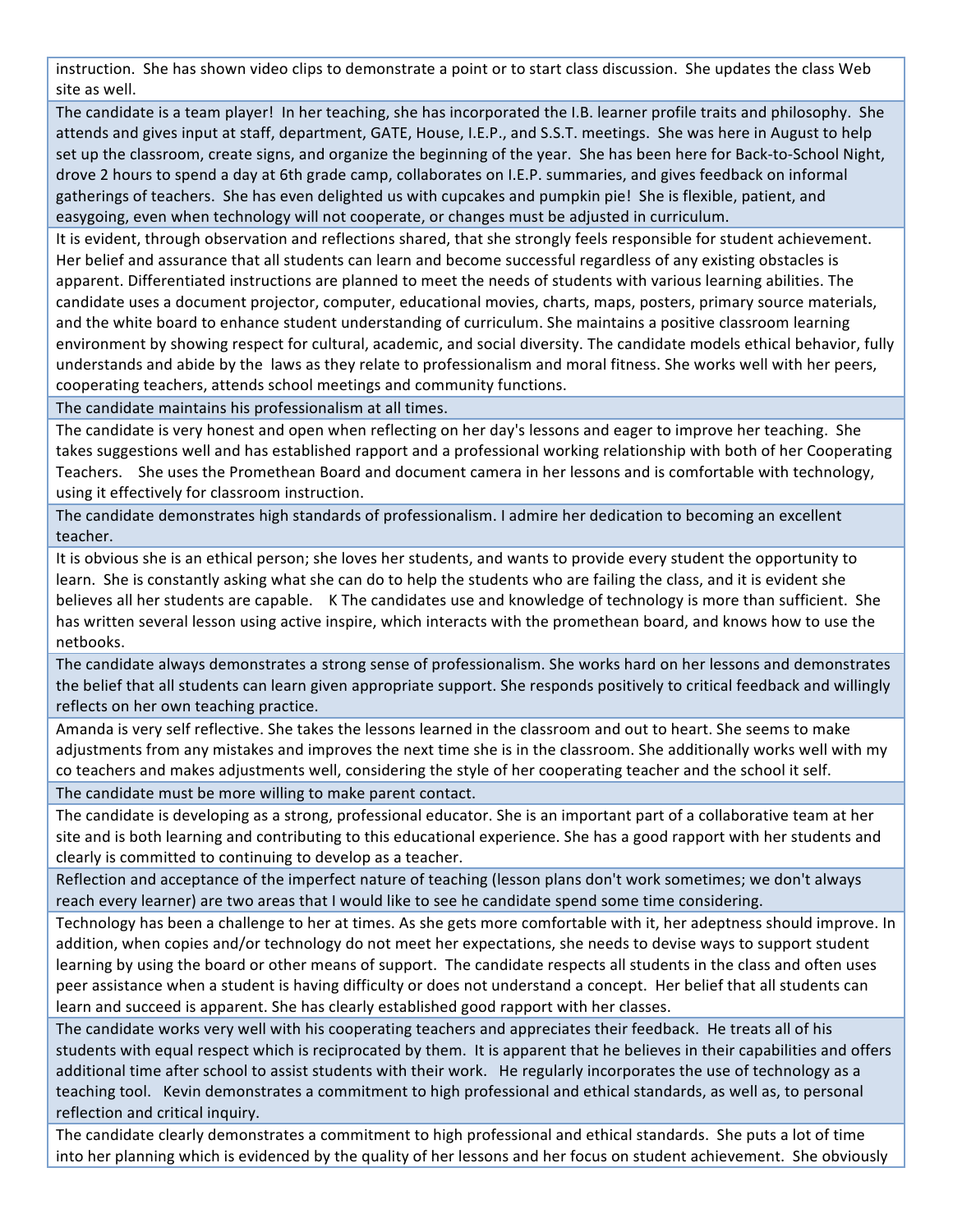believes in the capabilities of her students and values their diversity. She works very well with her cooperating teacher and welcomes and appreciates feedback. She regularly reflects on her own lessons and willingly incorporates suggestions into her planning of future lessons. The candidate is very skilled at using technology to develop lessons that are creative, motivating and comprehensive.

I have not observed peer-to-peer and family interactions, but have noted that the candidate has established good rapport with her students. They respect her and her classroom presence is strong. They also are comfortable asking questions and are not afraid to ask for clarification and help. Technology still seems to be a bit of a challenge. When it doesn't work or if copies are not as clear as they should be, we have discussed other methods for student support and the need for flexibility and alternate methods of instruction.

The candidate often attends meetings and stays later than scheduled, in order to learn how the school functions, and build positive relationships with students and staff. He does a great job of incorporating technology into his lesson planning.

It is evident, through observation and reflections shared, that The candidate takes seriously personal responsibility for student achievement. He believes that every student is capable of learning and has a right to the best instruction experiences possible. Lessons are differentiated to meet the needs of a wide variety of abilities in the classroom. He strives to be inclusive and respectful of the diverse group of young people left to his charge. The candidate is very professional in his role and exhibits high moral and ethical standards which he models to his students. He works well with his peers and seeks their professional wisdom. The candidate critically reflects on his practice and is open to constructive suggestions for improvement.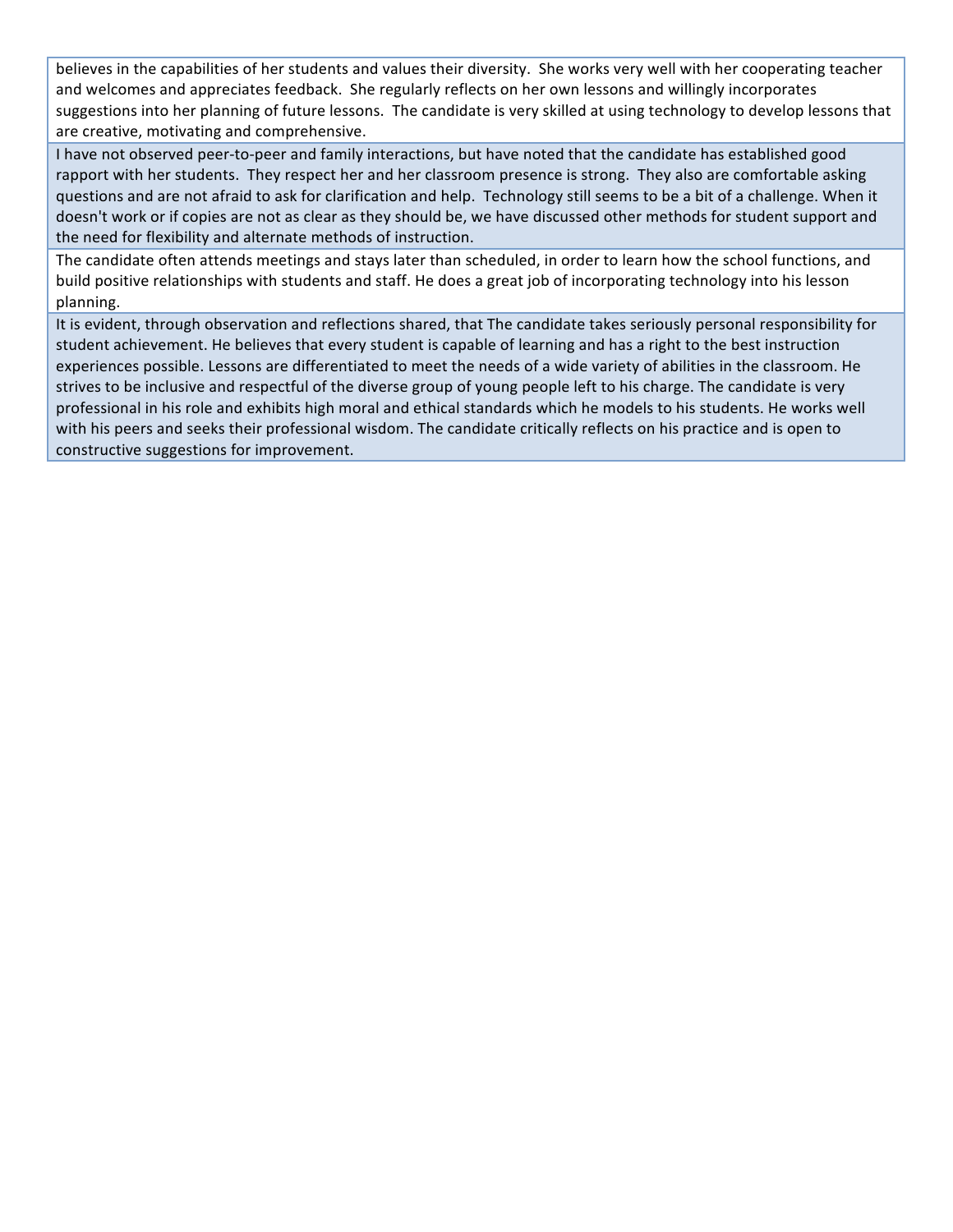#### Final Comments:

#### **Text Response**

The candidate is understanding what it takes to be a teacher. She is constantly trying to improve her lessons and reflect on her teaching. She is very organized and prepared. She values the lessons and routines that I have established in my classroom and continues to utilize these resources, as well as add her own teaching style to the environment. I am very excited to see her spread her wings and take over all of teaching responsibilities.

The candidate is doing an excellent job in his student teaching. He has some challenging students and is addressing, monitoring, and adapting his instruction to meet their needs.

The candidate Is developing into a fine educator.

The candidate is very organized and always well prepared. He is willing and eager to accept suggestions to improve his teaching and is doing an excellent job in his student teaching assignment. It is obvious he enjoys working with students and colleagues.

The candidate is very conscientious and thorough. She cares about students and consistently works to improve her teaching skills. She takes suggestions well and incorporates them into her lessons, using her own style to help students succeed. She reflects on her teaching and makes adjustments to enhance student learning and understanding of math content.

The candidate has been very successful this semester in his student teaching assignment, establishing good rapport with students and his Cooperating Teacher. He is conscientious, responsible, and eager to improve his teaching. Every suggestion made is incorporated into his next lesson. He has improved in his monitoring of the entire class, while providing direct instruction and/or helping individual students, a skill that comes with experience.

I think she is doing an outstanding job as a first year teacher. She works at maintaining a postive classroom environment by encouraging students to ask questions and provides lots of positive feedback for their participation. The students trust and know that she is not interested in intimidating them. They can tell she is most interested in their success. also appreciate her initiative. If something needs to be done she takes care of it. I don't have to ask or remind her to take care of day to day routines or tasks.

The candidate has a natural talent for teaching. In addition, the student teacher works diligently and reads widely. Finally, the candidate really connects with students.

I have not seen a better qualified candidate teacher in my 12 years of teaching. He is an asset to any school which he decides to belong.

The candidate is rapidly becoming a fine teacher, improving daily.

It is a pleasure to work with the candidate because she has a strong sense of responsibility and dedication to her students, and professionalism towards the teaching profession. She is a quick study and mature beyond her chronological years. I hope to maintain a relationship with her beyond our teaching experiences this semester.

The candidate's passion for teaching is obvious in everything she creates and presents to her students. She initiates the process of powerful learning and guides them to achieve. She encourages, scaffolds, challenges, and clearly explains the importance of language and knowledge. Her engaging activities, playful imagination, and consistent connections to the real world, make her teaching such a positive influence on the lives of her students. She celebrates successes and evaluates her teaching with an open-mind and a cheerful enthusiasm. She demonstrates a superior level of teaching ability, with her creativity, ingenuity, and strength. It is a great pleasure working with this candidate.

The candidate is a very energetic, caring, well-rounded, self motivated, highly skilled and exciting young lady. She is an exceptional natural-born (teacher.) It is heart warming to observe her teaching so passionately, with such determination, and a true sense of responsibility. I am honored and privileged to work with her. She is an asset to the educational institution. Her mentor teachers are exceptional educators and have been extremely helpful, caring, and supportive.

The candidate is a natural. She already understands and demonstrates student rapport, the importance of setting expectations and establishing routines, professionalism, and reflection. In time the candidate will gain experience and confidence with lesson planning and pacing as I begin to hand over the reigns.

The candidate is meeting expectations. We believe that he will continue to grow as a teacher.

The candidate is very comfortable in the classroom and is able to adjust to the varying needs and learning styles of her students. Her lessons are thoughtful, well prepared, and effectively delivered. She adjusts her instruction based on her monitoring of students' understanding and establishes a comfortable learning environment for all students.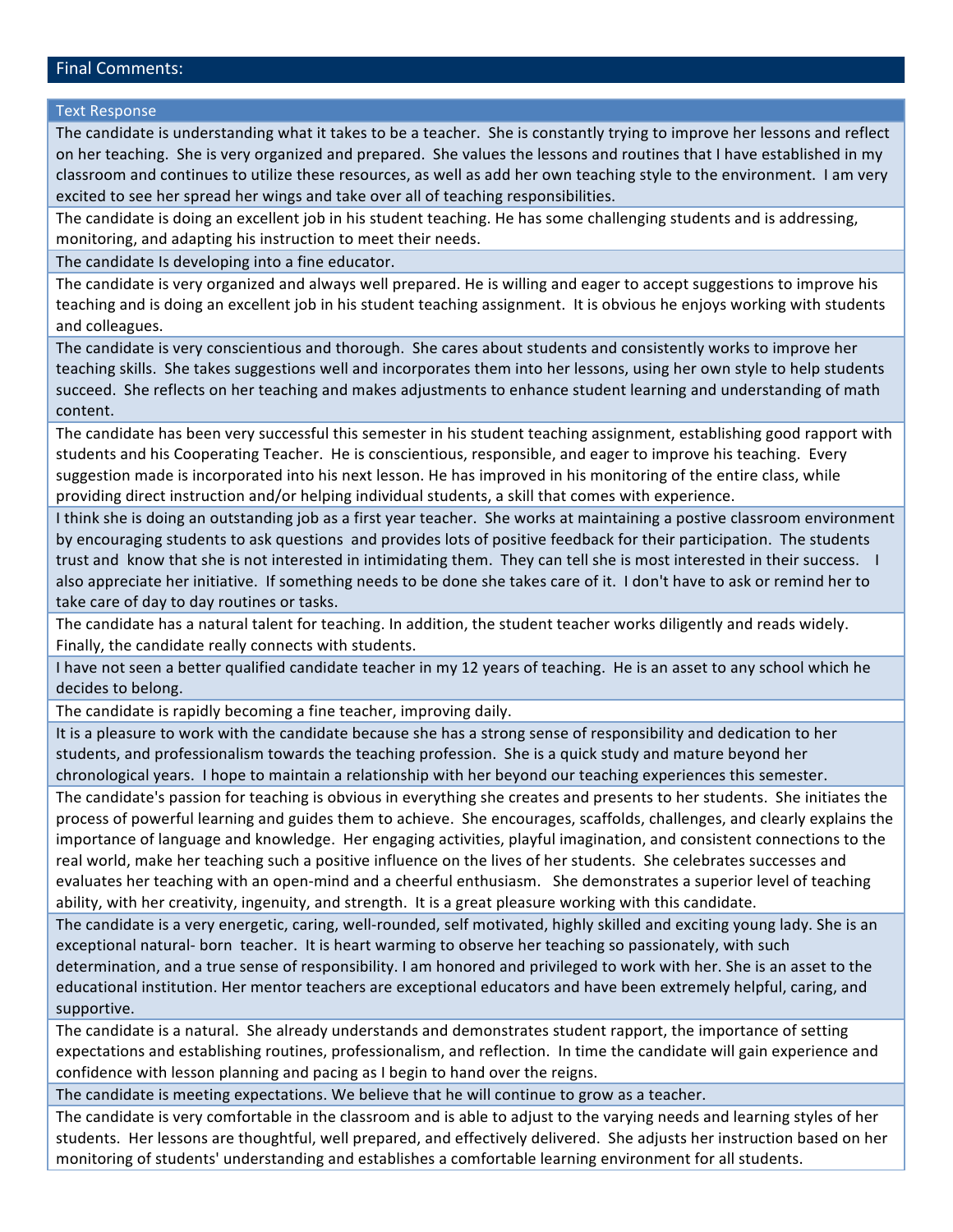Kim makes impressive progress toward being an excellent teacher.

I have thoroughly enjoyed working with Kayla, she is easy to work with, open to ideas and criticism, and is already doing a great job teaching. Her skill set as a teacher grows every week and I can see her confidence and natural presence as a teacher blossoming.

The candidate is making steady progress in all areas of the Teaching Performance Expectations. She is aware of her strengths as an educator and works to incorporate these strengths in her teaching practice. She also understands the areas where she needs to improve her instruction. She is working on establishing a stronger presence in the classroom and becoming aware of the behavior and learning needs of all students throughout her lessons. She does not hesitate to ask questions about these areas and to experiment with different strategies to strengthen them.

The candidate has grow since the first part of the semester. She is constantly refining her practice. She is conscientious about becoming the best teacher that she can be.

The candidate maintains a professional appearance and attitude. We are confident that he will continue to grow as a teacher and will be a productive member of the educational community.

The candidate is making progress in all areas of the Teacher Performance Expectations. She willingly tries out a variety of classroom strategies in order to strengthen content instruction. Her positive energy is contagious and evident in her interactions with both her collaborative team and her students. She is continuing to focus on differentiating instruction based on individual student needs and increasing student engagement.

While there have been a few rough patches having more to do with the candidate being hard on herself and allowing her drive for perfection to hamper her ability to see the process nature of student teaching, overall I am so pleased that she has chosen teaching as her career. She has a great deal to offer students and her progress over the last two months has been very positive. The candidate has great instincts and has excellent rapport with her students. She uses formative assessments to both guide her instruction and work individually with struggling students. She calls home for both positive feedback and areas of concern. I would like to see her focus on planning instruction during the second part of the semester and continue to hone her personal teaching and classroom management styles.

My observations of the candidate reflect organization and well-planned lessons. She adheres to her lesson plan and checks for understanding on a regular basis. Students are comfortable asking questions and asking for clarification. The candidate has a strong presence in the classroom; the classroom expectations, procedures and rituals seem clear to the students and appear to have been well-established by the cooperating teacher. The candidate has done a nice job of continuing those classroom expectations. I continue to be concerned that she strives so much for perfection that she may not be enjoying the students and the teaching assignment as much as she could. Suggestions for continual growth and reflection seem to be perceived as criticism rather than opportunities for growth. This is a goal I hope she will continue to work on.

The candidate clearly demonstrates the skills necessary to become an effective teacher. He is progressing well, and it is apparent that he is dedicated to the teaching profession and enjoys it. He has a calm but firm approach to classroom management which is very effective with his current students. He is challenging himself to try new teaching strategies and welcomes input from his cooperating teachers and supervisor.

The candidate is well on her way to being an effective teacher. She already takes into account minute details related to the delivery of her lesson and makes sure that her students are well prepared to begin. She makes sure they know what they will need, what they will be doing, how to do it and what relevance it has to today's lesson, past lessons, and lessons in the future. Because of her thorough planning, her students are well prepared to be successful. They are comfortable in their learning environment and obviously enjoy the subject. The candidate's attention to the details involved in teaching a lesson create an environment where student successes can be maximized, and she makes it fun.

The candidate is eager to learn from other educators in an effort to reflect on her own teaching. She is open and willing to collaborate with others.

The candidate is an excellent teacher candidate, who obviously enjoys working with students. She is positive, calm, caring and professional in her manner. She is very dependable and responsible. She has earned the affection and respect of her students. She has earned my very highest recommendation.

The candidate is very conscientious and dependable. She is developing meaningful lesson plans while maintaining a positive learning environment for her students. She is aware of all her students needs and learning styles and provides lessons and support based upon this knowledge. The candidate is doing a fine job this semester.

The candidate seems to carefully prepare the lessons I observed, and she follows her lesson plan very well. When we debrief her lesson, I am concerned that the pressure she puts on herself for perfection keeps her from enjoying the fun